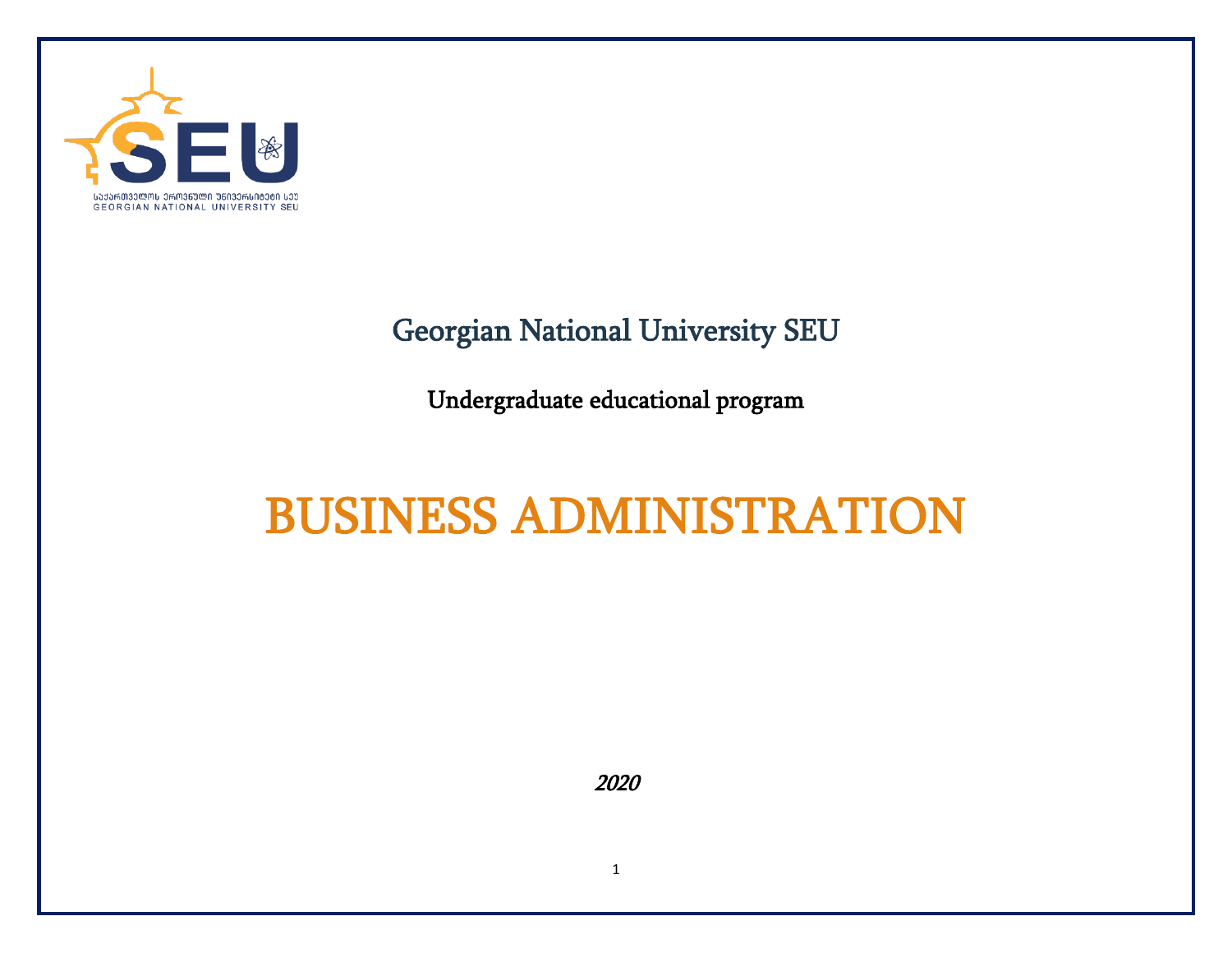# TABLE OF CONTENT

| Error! Bookmark not defined.   |
|--------------------------------|
| . Error! Bookmark not defined. |
| . Error! Bookmark not defined. |
| . Error! Bookmark not defined. |
| . Error! Bookmark not defined. |
| Error! Bookmark not defined.   |
| Error! Bookmark not defined.   |
| Error! Bookmark not defined.   |
| . Error! Bookmark not defined. |
| . Error! Bookmark not defined. |
| . Error! Bookmark not defined. |
| . Error! Bookmark not defined. |
| Error! Bookmark not defined.   |
| . Error! Bookmark not defined. |
| . Error! Bookmark not defined. |
| Error! Bookmark not defined.   |
| Error! Bookmark not defined.   |
|                                |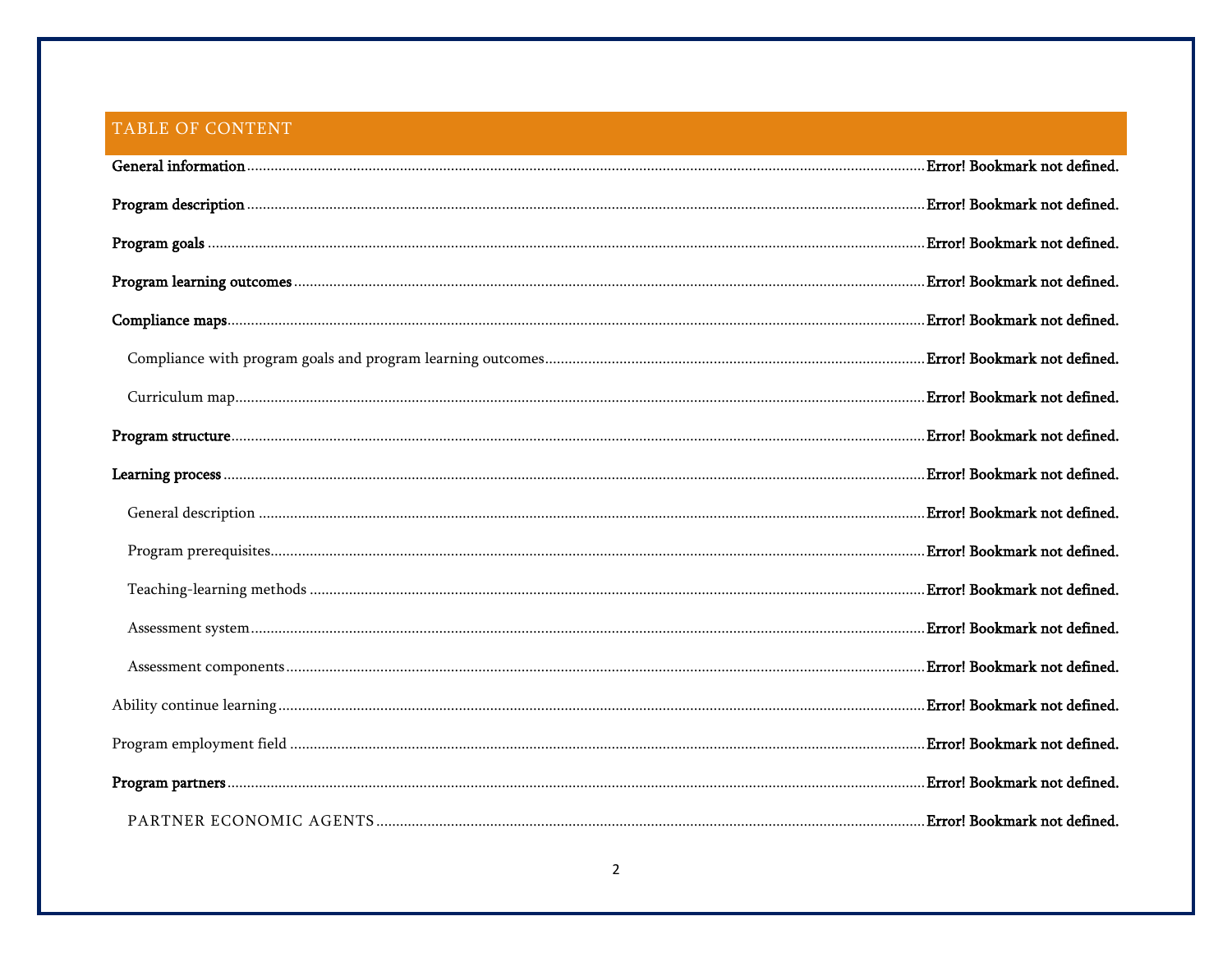| . Error! Bookmark not defined. |
|--------------------------------|
|                                |
|                                |
|                                |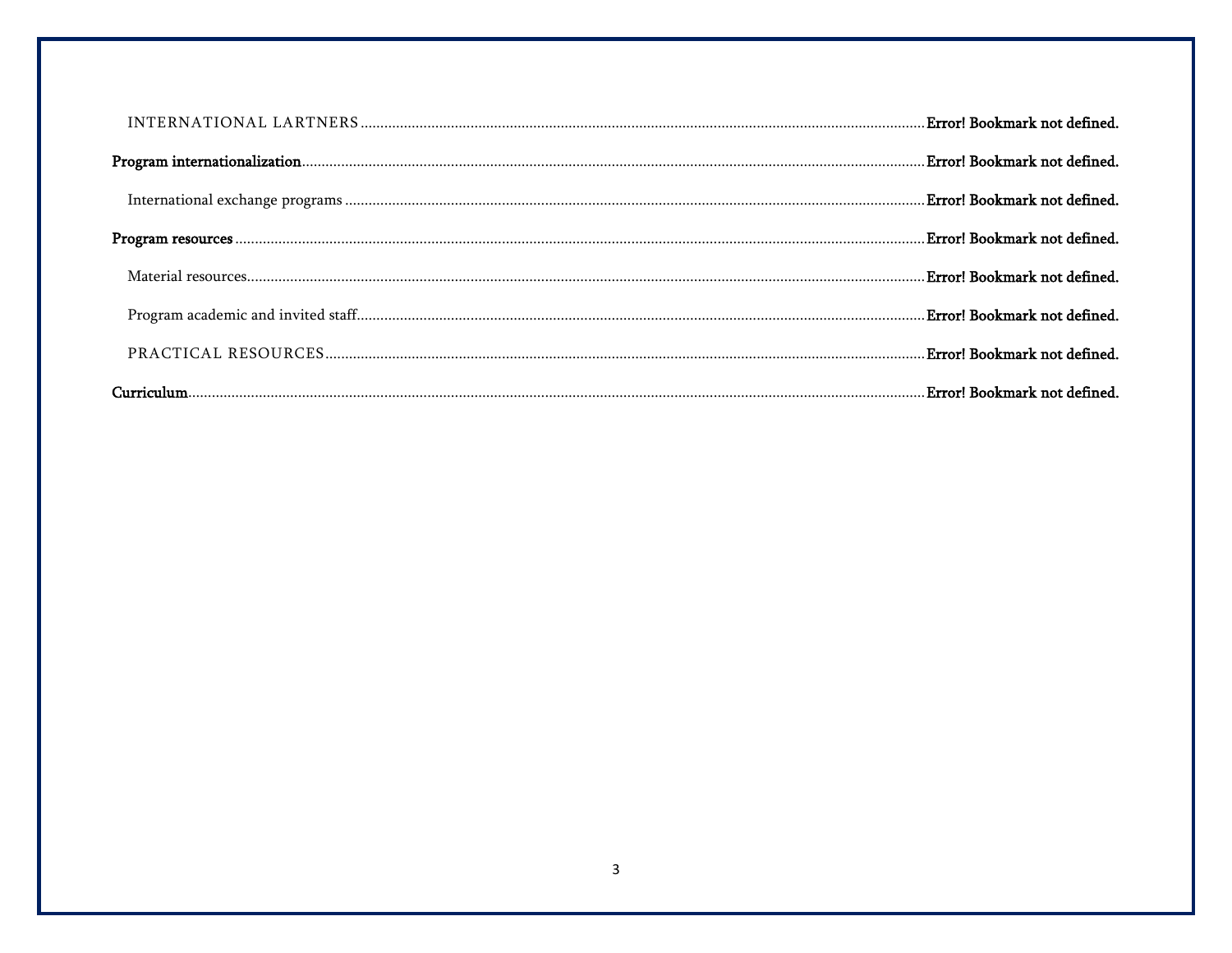# GENERAL INFORMATION

Higher education level: Bachelor Degree: Bachelor of Business Administration Program language: English Program duration: 4 academic years 8 semesters Program credits: 240 ECTS /6000 astronomic hours/ Head of the program: Associate Professor Rusudan Beriashvili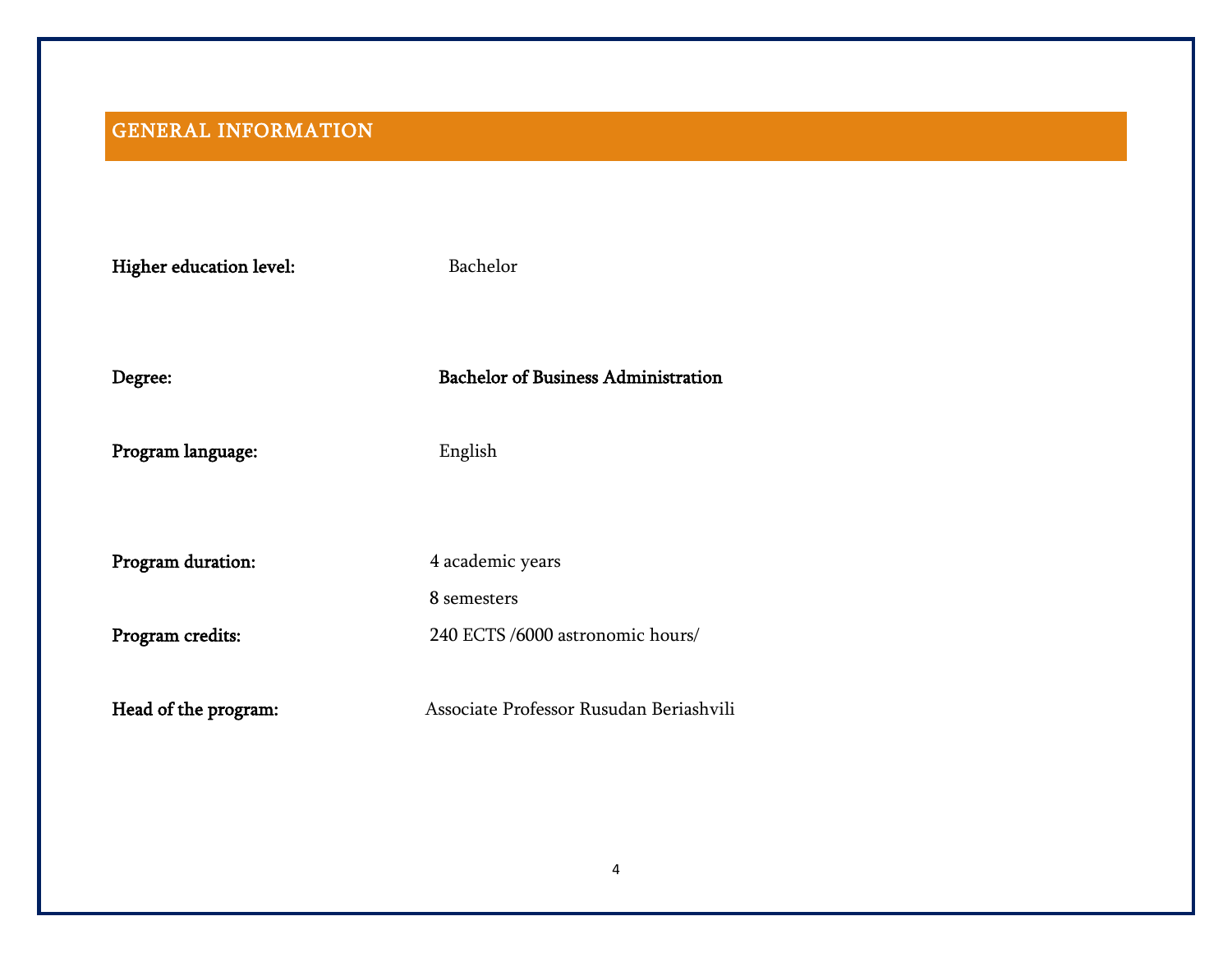# PROGRAM DESCRIPTION

Business Administration educational program actuality is due to the positive effect of increasing amount of production and services on the country's gross domestic product (GDP). This issue is especially important for the Georgian economy, that is why new and innovative business ideas are encouraged in the business environment. In addition, they are also effectively funded by the state through various programs. There is also a growing demand for specialists who have the skills to analyze business, forecast situations and market research.

#### Program mission is to:

Create an entrepreneur who possesses all the skills needed to realize a business idea in a real environment. Also, educate graduates will be able to contribute to the development of an existing business in the market and make a successful business decision based on evidence.

Practice oriented courses and projects give student possibility to develop interpersonal communications, professional discussion, project management and time management skills, and to be involved in the analysis of real business processes, which are the necessary prerequisite of development of well-educated and socially responsible professional of the respective field.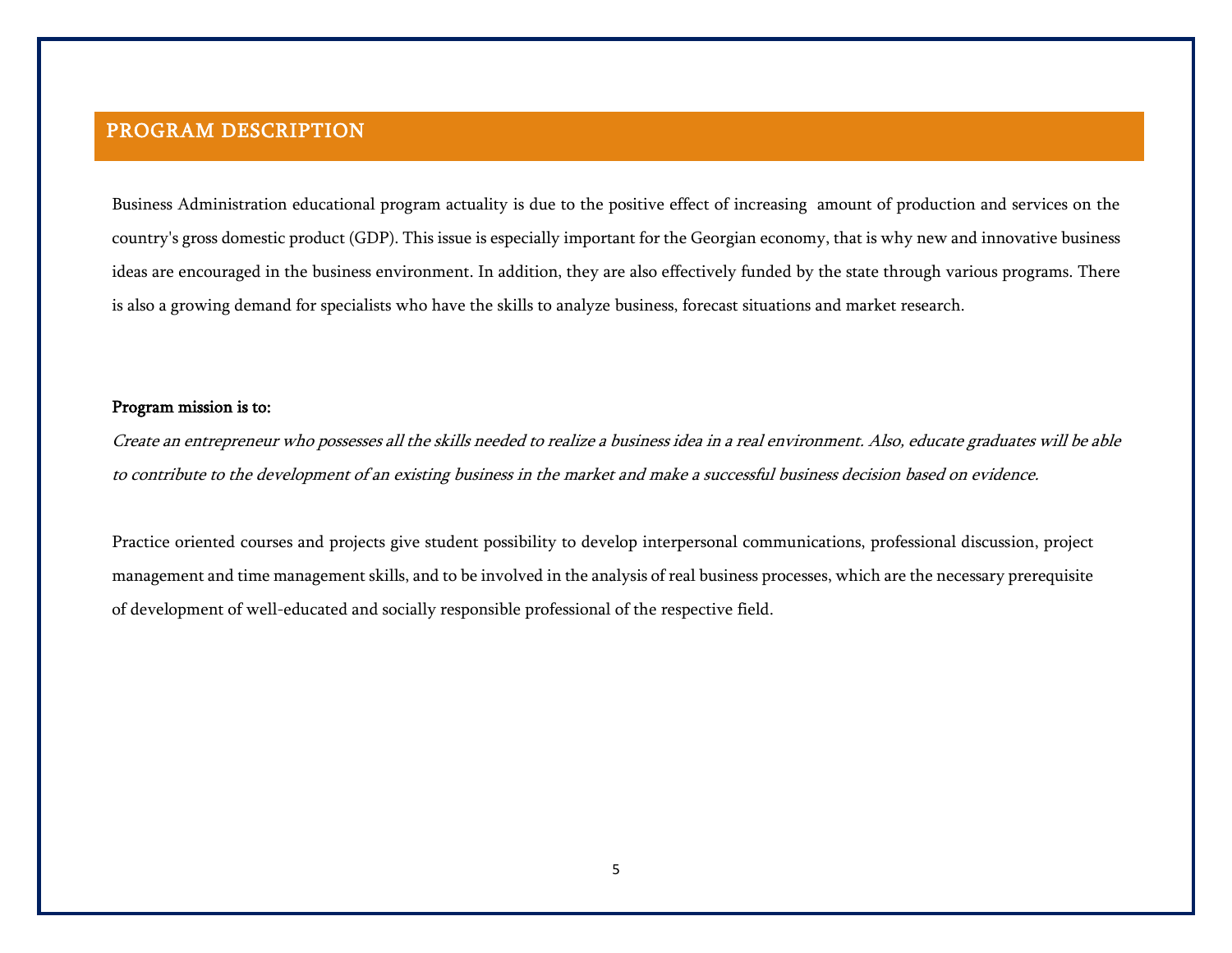# PROGRAM GOALS

Objectives of the Bachelor educational program provides achievement of the learning outcomes in accordance with the new qualification framework, which is equivalent to the level of competence of the first step of Higher Education (level six). program learning outcomes consider not only collection of basic theoretical knowledge, but elaboration of practical skills or/and autonomy and responsibility. Graduates of the program are provided with competitiveness to continue learning on the next step of higher educational level and skills for labor markets. After completions of the educational program, future perspective of the graduates considers: continuation of studies in MA/MBA programs and/or start their own business.

#### Program goals are:

- I. BA program aims to equip students with a broad range of theoretical knowledge and practical skills of analyzing processes in various business and economic environment. The program aims to study students basic as well as functional aspects of Business Administration, such as: Finances, Marketing, Management, Financial Accounting and Auditing.
- II. BA program enables students to develop skills necessary for any managerial level and prepare them to effectively fulfill appropriate functions in Management, Economics, Finances, Marketing and Accounting at local and international companies.
- III. BA program enables students to acquire practical skills necessary for entrepreneurship
- IV. BA program strives to educate creative-minded professionals who will be competitive in local and international labor markets with a healthy ambition to be a leader and have a constant need for development.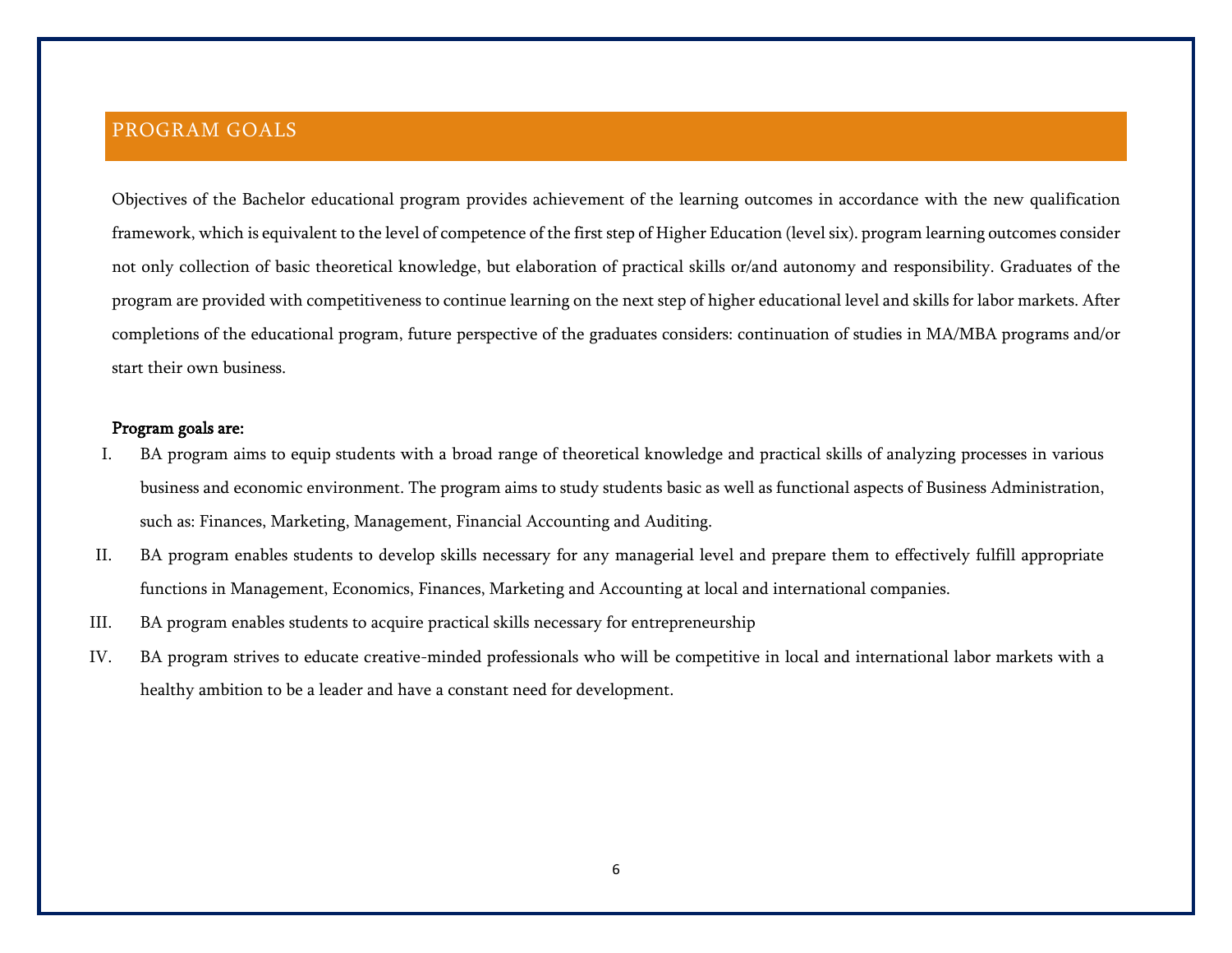# PROGRAM LEARNING OUTCOMES

I. Students understand and analyze the role of all the core areas of business administration, such as mathematics, statistics, management accounting and financial accounting, economics, finance, information technology, management, and marketing.

#### II. Students analyze theories and practices of business ethics and social responsibility.

III. Students use mathematical and statistical tools to discover, analyze and solve business problems.

#### IV. Students understand globalization and appreciate cultural diversity.

- V. Students conduct marketing research and design appropriate and effective marketing mix and strategies.
- VI. Students analyze the challenges of starting their own business; They distinguish between types of business strategies and discuss their planning, implementation and evaluation processes.
- VII. Students identify accounting concepts that enable them to interpret financial data and use it to make informed decisions about the operating performance and financial position of a company.
- VIII. Students develop, organize, and participate actively in interdisciplinary cooperation and lead work groups.
	- IX. Students establish business plan and prove its feasibility.
	- X. Students produce clearly written analysis and deliver well organized, reasoned and persuasive oral and written presentations in English language.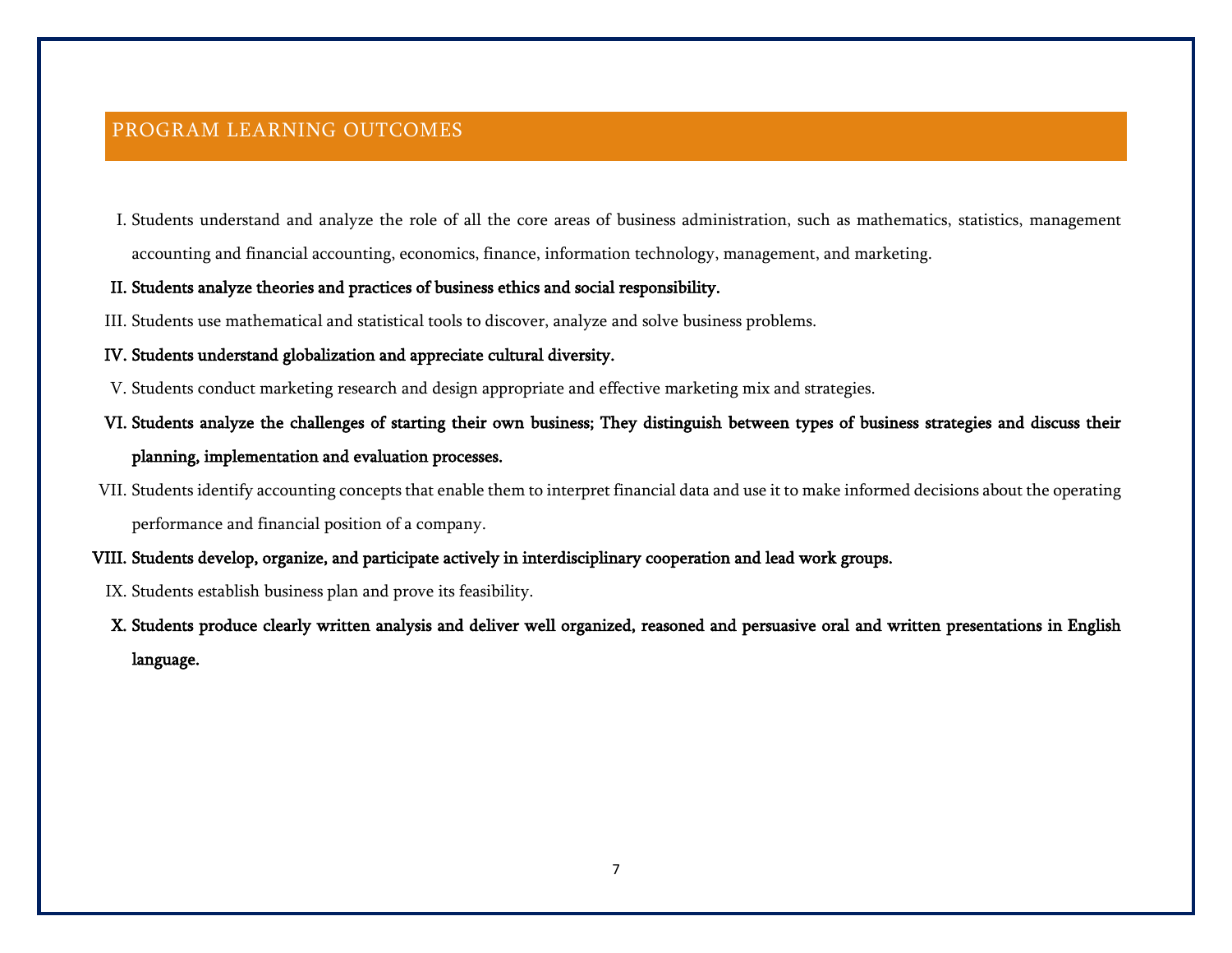# COMPLIANCE MAPS

# COMPLIANCE WITH PROGRAM GOALS AND PROGRAM LEARNING OUTCOMES

|               | Program learning outcomes                                                                                                                                                                                                                                                                                                                                                   |            |   |   |    |   | Program learning outcomes |     |             |    |             |
|---------------|-----------------------------------------------------------------------------------------------------------------------------------------------------------------------------------------------------------------------------------------------------------------------------------------------------------------------------------------------------------------------------|------------|---|---|----|---|---------------------------|-----|-------------|----|-------------|
| Program goals |                                                                                                                                                                                                                                                                                                                                                                             |            | п | Ш | IV | v | VI                        | VII | <b>VIII</b> | IX | $\mathbf X$ |
|               | BA program aims to equip students with a broad<br>range of theoretical knowledge and practical skills<br>of analyzing processes in various business and<br>economic environment. The program aims to<br>study students basic as well as functional aspects of<br>Business Administration, such as: Finances,<br>Marketing, Management, Financial Accounting<br>and Auditing |            |   |   |    |   |                           |     |             |    |             |
| $\mathbf{I}$  | BA program enables students to develop skills<br>necessary for any managerial level and prepare<br>them to effectively fulfill appropriate functions<br>Management, Economics, Finances,<br>in<br>Marketing and Accounting at local and<br>international companies.                                                                                                         | $\sqrt{ }$ |   |   |    |   |                           |     |             |    |             |
| III           | BA program enables students to acquire<br>practical skills necessary for entrepreneurship                                                                                                                                                                                                                                                                                   |            |   | √ |    |   |                           |     |             |    |             |
| IV            | BA program strives to educate creative-minded<br>professionals who will be competitive in local<br>and international labor markets with a healthy                                                                                                                                                                                                                           |            |   |   |    |   |                           |     |             |    |             |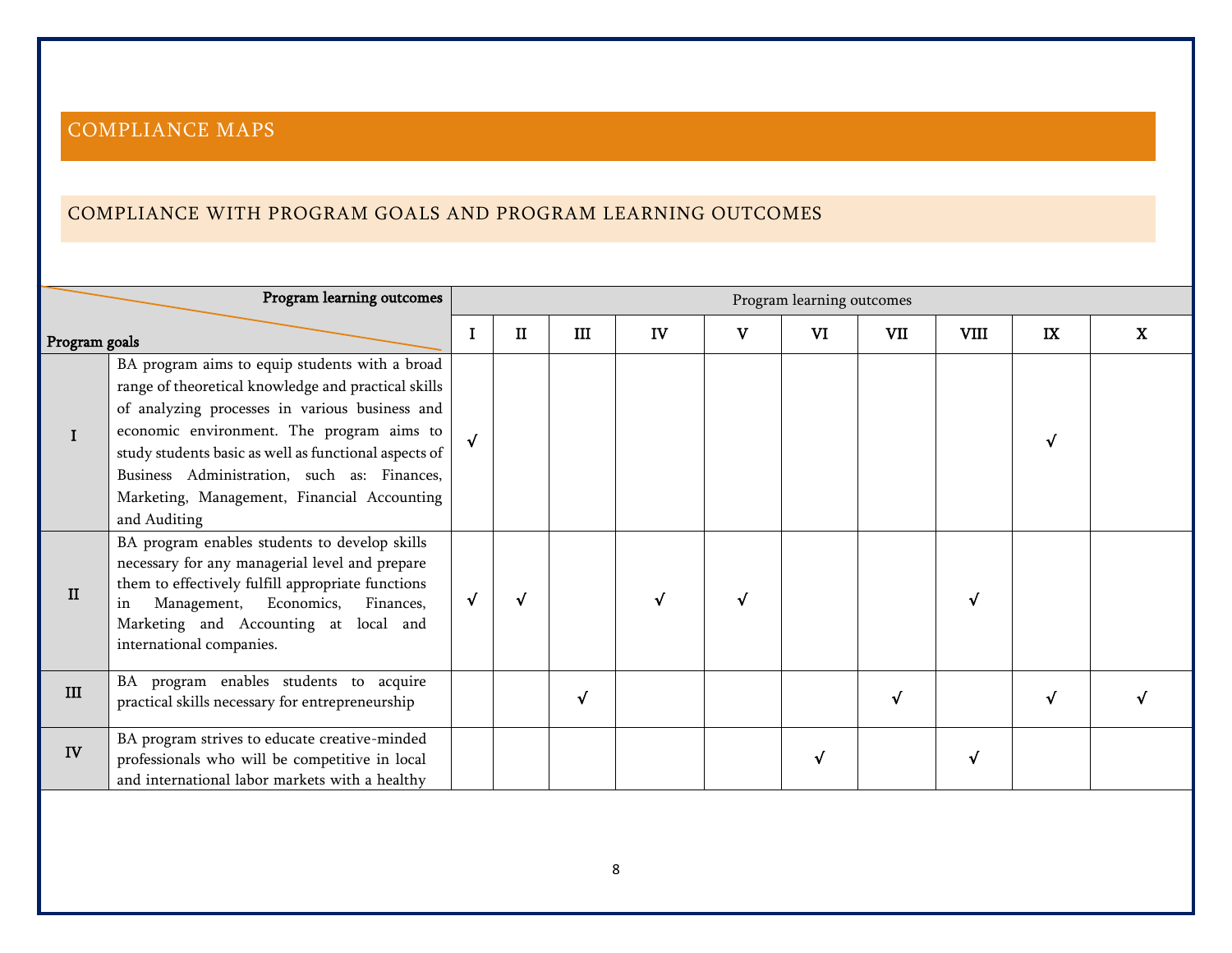| ambition to be a leader and have a constant need<br>for development. |  |  |  |  |  |
|----------------------------------------------------------------------|--|--|--|--|--|

# CURRICULUM MAP

|                   | Program learning outcomes          |             |            |            |            | Program learning outcomes |            |     |             |            |             |
|-------------------|------------------------------------|-------------|------------|------------|------------|---------------------------|------------|-----|-------------|------------|-------------|
|                   | Compulsory learning courses        | $\mathbf I$ | $\rm II$   | $\rm III$  | IV         | $\mathbf{V}$              | VI         | VII | <b>VIII</b> | IX         | $\mathbf X$ |
| $\bf I$           | Principles of Microeconomics       | $\sqrt{ }$  |            |            |            |                           |            |     |             |            |             |
| $\rm II$          | Principles of Macroeconomics       | $\sqrt{ }$  |            |            |            |                           |            |     |             |            |             |
| $\rm III$         | <b>Intermediate Microeconomics</b> | $\sqrt{ }$  |            |            |            |                           |            |     |             |            |             |
| ${\bf IV}$        | <b>Intermediate Macroeconomics</b> | $\sqrt{ }$  |            |            |            |                           |            |     |             |            |             |
| $\mathbf{V}$      | Mathematics for Business 1         | $\sqrt{}$   |            | $\sqrt{ }$ |            |                           |            |     |             |            |             |
| VI                | <b>Mathematics for Business 2</b>  | $\sqrt{ }$  |            | $\sqrt{ }$ |            |                           |            |     |             |            |             |
| $\rm{VII}$        | <b>Business Statistics 1</b>       | $\sqrt{ }$  |            | $\sqrt{ }$ |            |                           |            |     |             |            |             |
| <b>VIII</b>       | <b>Business Statistics 2</b>       | $\sqrt{ }$  |            | $\sqrt{}$  |            |                           |            |     |             |            |             |
| ${\bf I} {\bf X}$ | Introduction to business           | $\sqrt{}$   | $\sqrt{}$  |            | $\sqrt{ }$ |                           |            |     |             |            |             |
| $\mathbf X$       | <b>Business Ethics</b>             |             | $\sqrt{ }$ |            |            |                           |            |     |             |            |             |
| XI                | <b>International Business</b>      |             |            |            | $\sqrt{ }$ |                           |            |     |             |            |             |
| $\bold{XII}$      | Principles of Business Law         |             |            |            |            |                           | $\sqrt{ }$ |     |             |            |             |
| XIII              | Business plan development          |             |            |            |            |                           |            |     |             | $\sqrt{ }$ |             |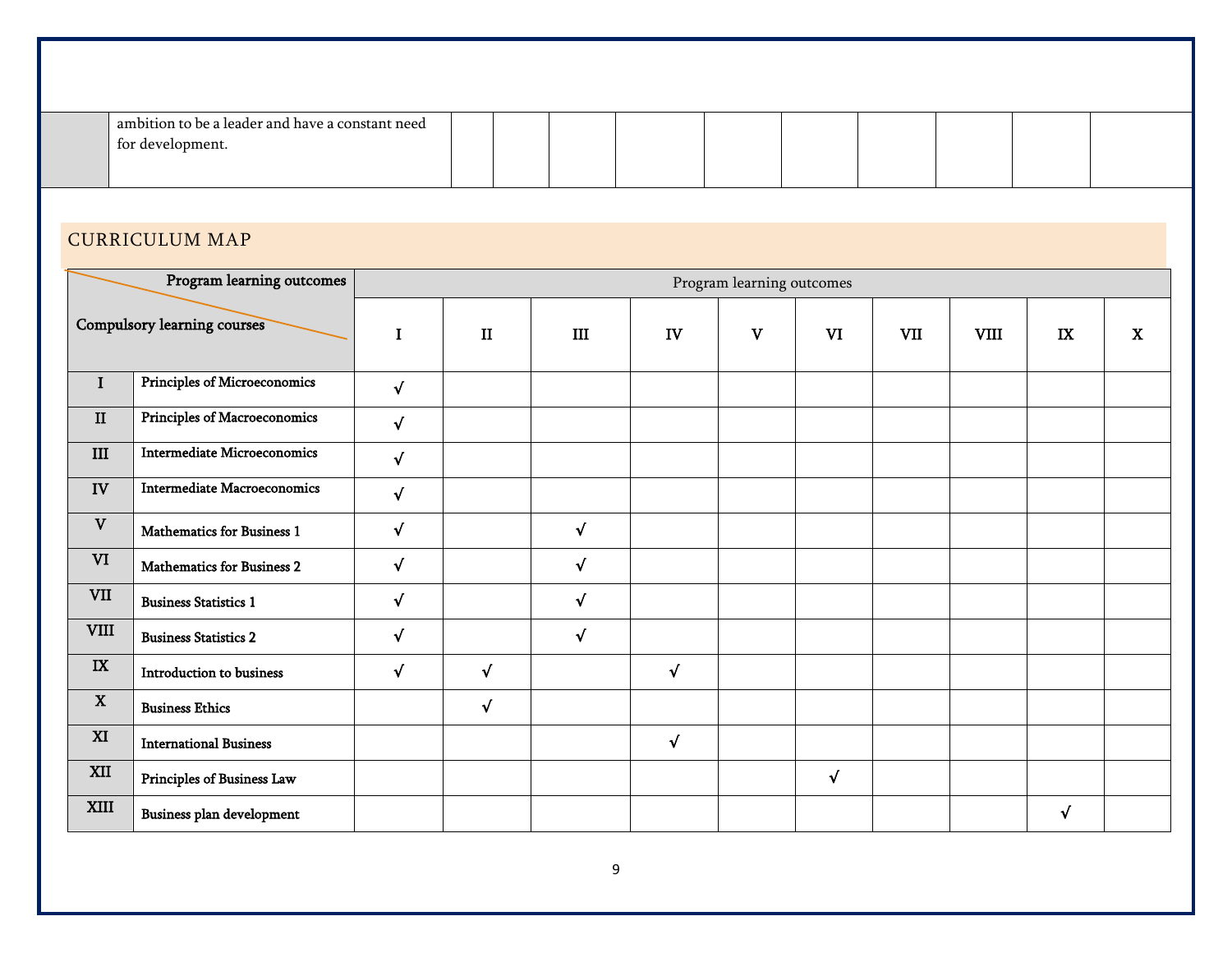| $\boldsymbol{\mathrm{XIV}}$ | <b>Principles of Management</b>               | $\sqrt{}$    |           | $\sqrt{ }$ |            |            |            |            |            |            |
|-----------------------------|-----------------------------------------------|--------------|-----------|------------|------------|------------|------------|------------|------------|------------|
| XV                          | <b>HR</b> Management                          |              |           |            |            |            |            | $\sqrt{ }$ |            |            |
| XVI                         | <b>Strategic Management</b>                   |              |           |            |            | $\sqrt{ }$ |            |            |            |            |
| <b>XVII</b>                 | <b>Risk Management</b>                        |              |           |            |            | $\sqrt{ }$ |            |            |            |            |
| <b>XVIII</b>                | <b>Financial Management</b>                   |              |           | $\sqrt{ }$ |            | $\sqrt{ }$ |            |            |            |            |
| <b>XIX</b>                  | <b>Project Management</b>                     |              |           |            |            |            |            | $\sqrt{ }$ | $\sqrt{ }$ |            |
| <b>XX</b>                   | <b>Marketing Principles</b>                   | $\sqrt{ }$   |           |            | $\sqrt{ }$ |            |            |            |            |            |
| <b>XXI</b>                  | Marketking Research                           |              |           |            | $\sqrt{ }$ |            |            | $\sqrt{ }$ |            |            |
| <b>XXII</b>                 | <b>Introduction to Finance</b>                | $\checkmark$ |           |            |            |            |            |            |            |            |
| <b>XXIII</b>                | Accounting                                    |              |           |            |            |            | $\sqrt{ }$ |            |            |            |
| <b>XXIV</b>                 | <b>Financial Accounting</b>                   |              |           |            |            |            | $\sqrt{ }$ |            |            |            |
| <b>XXV</b>                  | <b>Managerial Accounting</b>                  |              |           |            |            |            | $\sqrt{}$  |            |            |            |
| <b>XXVI</b>                 | Principles of Taxation                        |              |           |            |            |            | $\sqrt{ }$ |            |            |            |
| <b>XXVII</b>                | <b>Business English 1</b>                     |              |           |            |            |            |            |            |            | √          |
| <b>XXVIII</b>               | <b>Business English 2</b>                     |              |           |            |            |            |            |            |            | $\sqrt{ }$ |
| <b>XXIX</b>                 | <b>Practice in Business</b><br>Administration |              | $\sqrt{}$ |            |            |            |            |            | $\sqrt{ }$ |            |
| <b>XXX</b>                  | <b>Bachelor</b> thesis                        |              | √         |            |            |            |            |            |            | v          |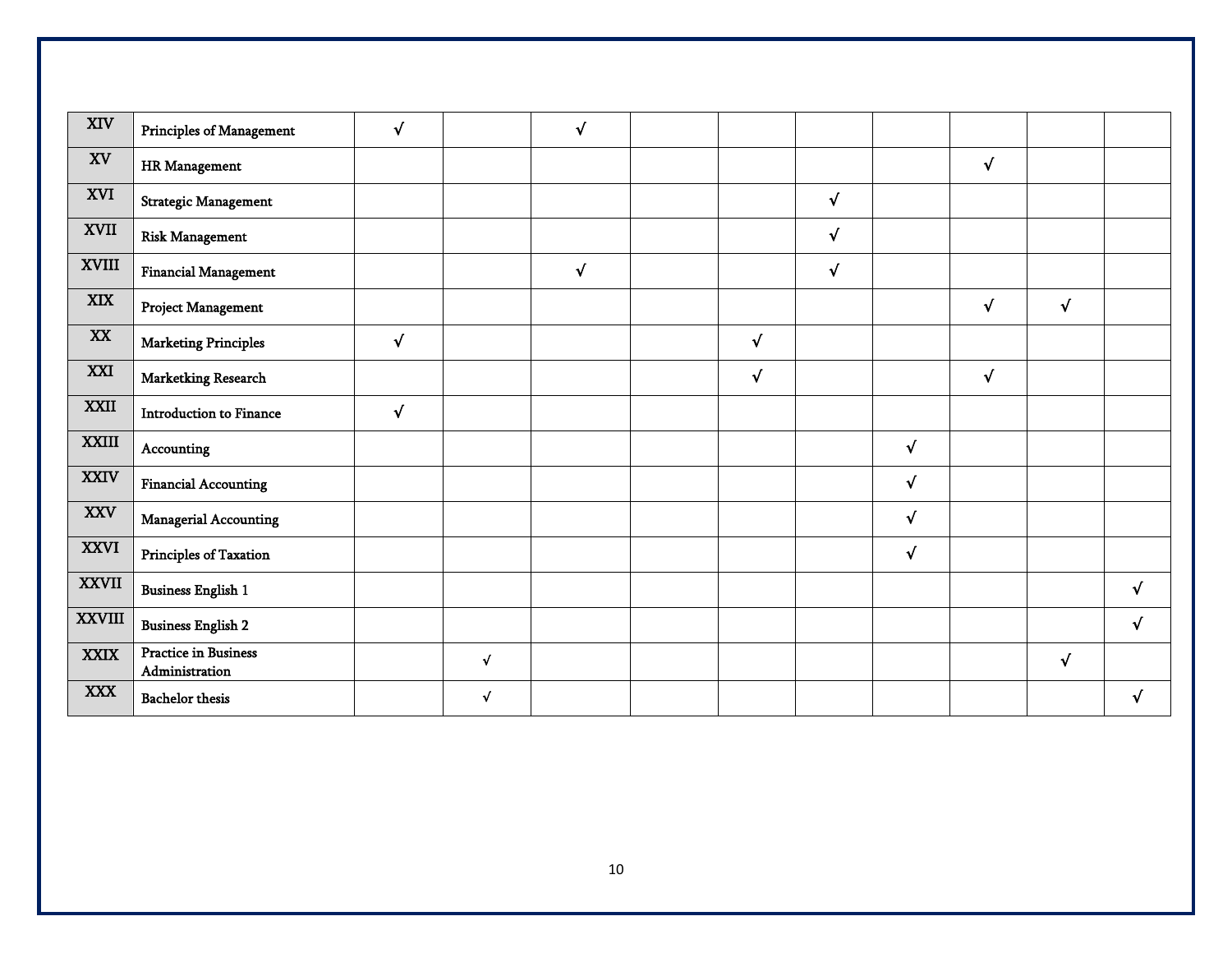# PROGRAM STRUCTURE

The program is based on the ECTS principle and combines the formation of student-centered academic profile, teaching, practical and small study-research components with a combination of both compulsory and elective modules of specialty and free credits.

| Module                    | <b>Module description</b>                                                    | <b>ECTS</b><br>credits |
|---------------------------|------------------------------------------------------------------------------|------------------------|
| <b>General Compulsory</b> | Aims to straighten students' general communicative competence by             |                        |
| learning courses          | developing verbal and ICT communication skills.                              | 12                     |
| Language courses          | Aims straighten English communication skills, develop students' proficiency  | 12                     |
|                           | in business communication.                                                   |                        |
|                           | Consist of basic disciplines in modules of Economics, Math, Business,        |                        |
| Compulsory courses        | Management, Marketing and Finance. This module also consists of practice     | 168                    |
|                           | and bachelor thesis.                                                         |                        |
| <b>Elective courses</b>   | Elective courses from the modules of Economics, Business, Management,        | 36                     |
|                           | Marketing, Finance and ICT for business                                      |                        |
|                           | Student is free to choose free credit courses from the any, provided Englush |                        |
| Free credits              | language courses by the University.                                          | 12                     |
|                           | Free credits module also provides a possibility to choose another foreign    |                        |
|                           | language module.                                                             |                        |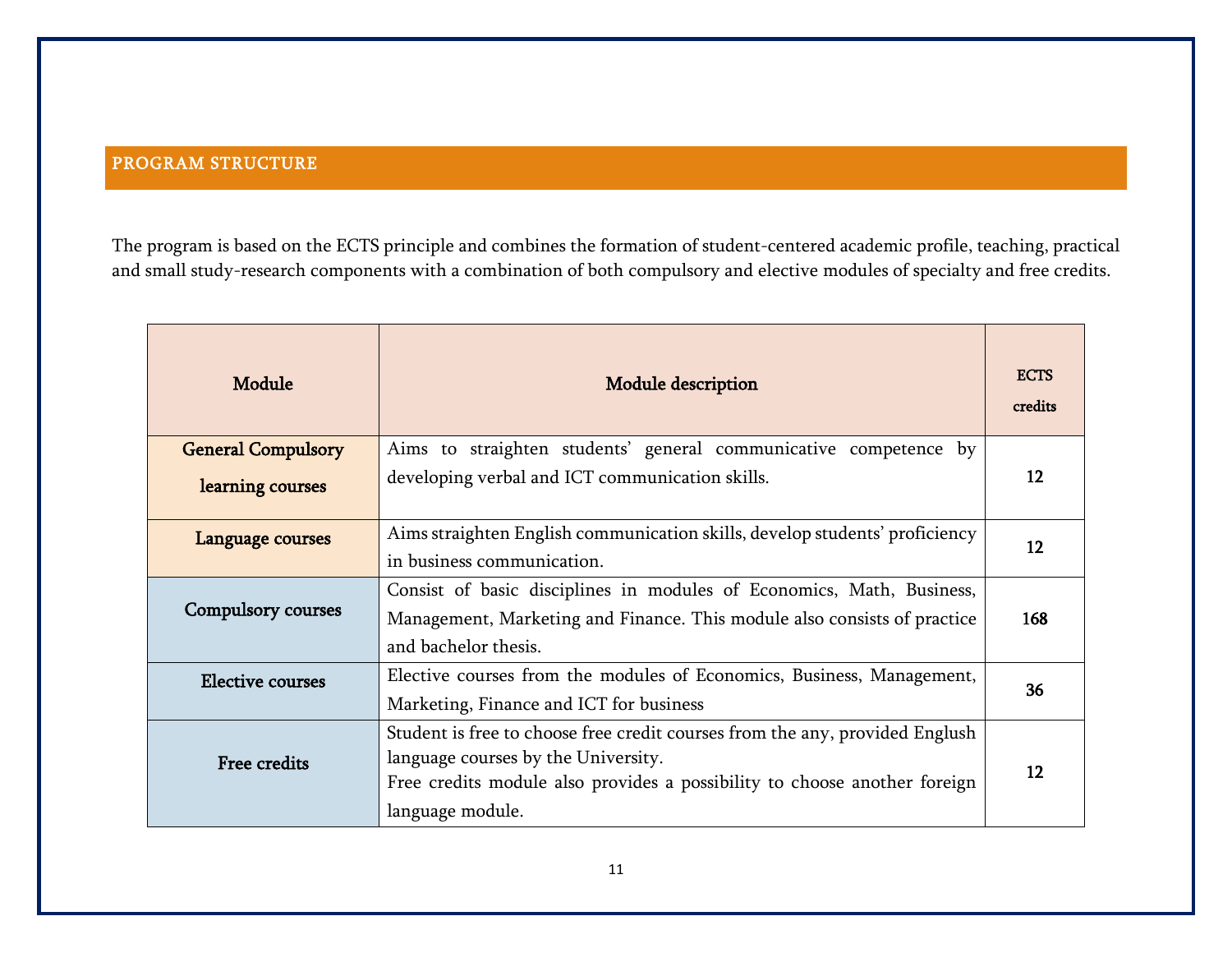# LEARNING PROCESS

#### GENERAL INFORMATION

The duration of the Bachelor of Business Administration program is 4 academic years (8 semesters) and provides for the accumulation of 240 ECTS credits, which is equivalent to 6000 astronomical hours. One credit (ECTS) is equivalent to 25 hours of student study activity (student workload) and includes both contact and independent hours.

When calculating the credits, time for additional exams (preparation, passing, assessment) is not included, as well as consultation time with the lecturer implementing the component of the educational program.

During the academic (spring and autumn) semester, the student must take an average of 30 credits (30 credits = 750 hours), and 60 credits (1500 hours) per year.

Depending on the specifics of the higher education program and / or the student's individual curriculum, the student's annual study workload may exceed 60 credits or be less than 60 credits. It is not allowed for a student's annual study workload to exceed 75 (ECTS) credits.

The number of study weeks per year is 38 weeks, during one semester - 19 weeks, which includes 15 study weeks and 4 weeks of exam period. A study week is a period of time in which the study load of a student with an average academic achievement is distributed and includes a combination of both contact and independent time activities. A semester is a period of time that includes a set of study weeks, an additional exam / exam period, and assessment of students achievement.

The program is considered completed when the student has accumulated at least 240 ECTS credits, which implies the performance of the compulsory, elective and free components provided by the program.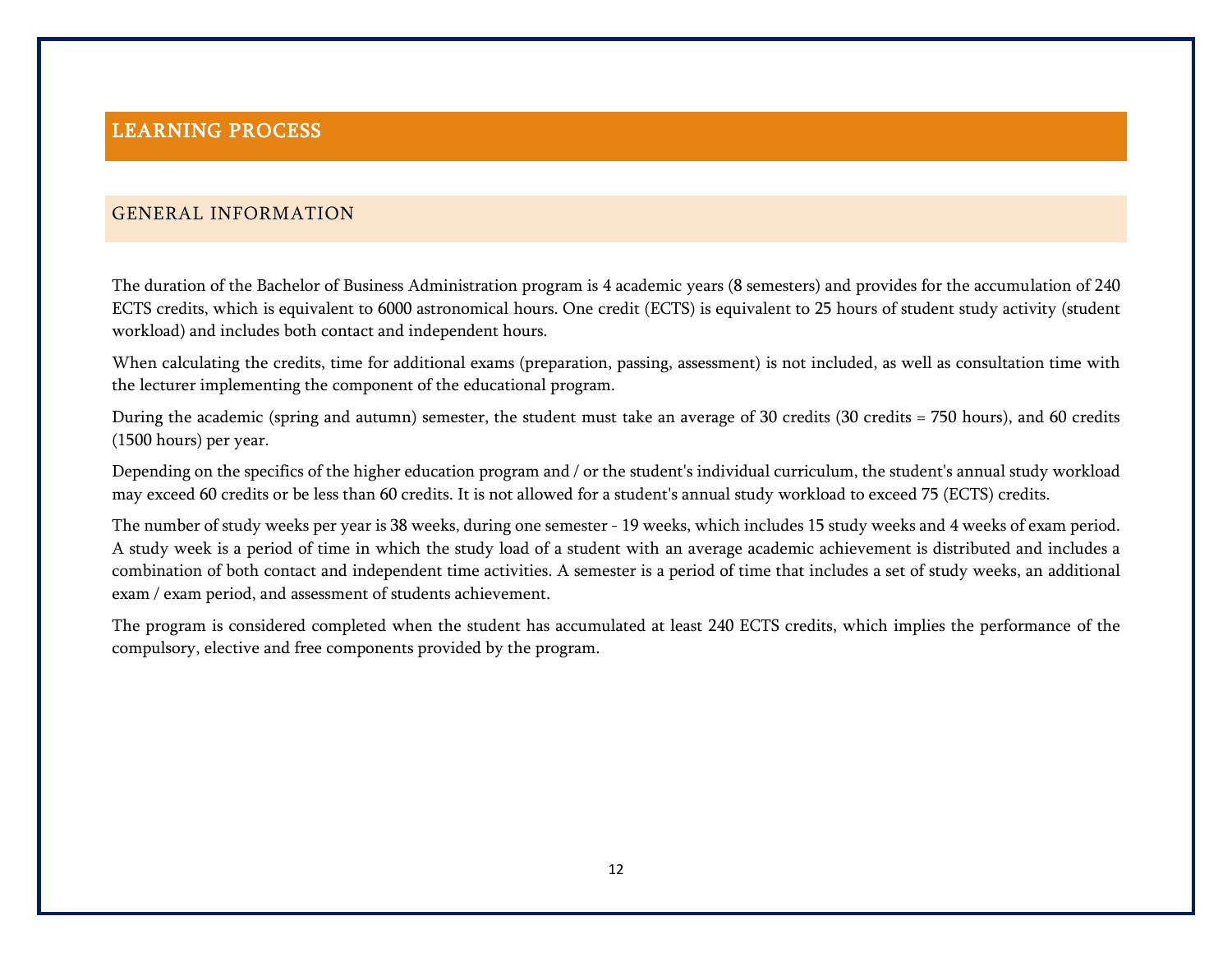#### PROGRAM PREREQUISITES

#### For Georgian residents:

- School certificate of completion full course of secondary education
- United national exams, with compulsory results of 50+% in English language Exams
- Enrollee must choose English language from foreign languages of United National Examinations.

#### Students eligible for enrollment on the program without Unified National Exams:

- Foreign citizens and stateless persons who have completed secondary or equivalent education in a foreign country;
- Georgian citizens, who received full secondary or equivalent education abroad and have studied the last two years of full secondary education in a foreign country;
- Individuals (except joint educational and exchange program students) who have lived abroad for the last one year or more, currently study / have studied and have received credits / qualification at an academic higher educational institution recognized under the laws of that country.
- Georgian citizens (except joint educational and exchange programs students) who have lived abroad for a time defined by the ministry of education and science of Georgia, currently study / have studied and have received credits / qualification at an academic higher educational institution recognized under the laws of that country.

#### Language Prerequisites:

Persons who have not passed the national exams are to present the international certificate of English language proficiency, equal to B2 level

or above or pass the university exam to define the level of their english language competence.

The correspondence of the international certificate is defined according to the following criteria:

- Cambridge English First (FCE),
- BEC Vantage,
- IELTS 5-6.5,
- TOEFL iBT 87-109,
- Michigan ECCE,
- PTE General Level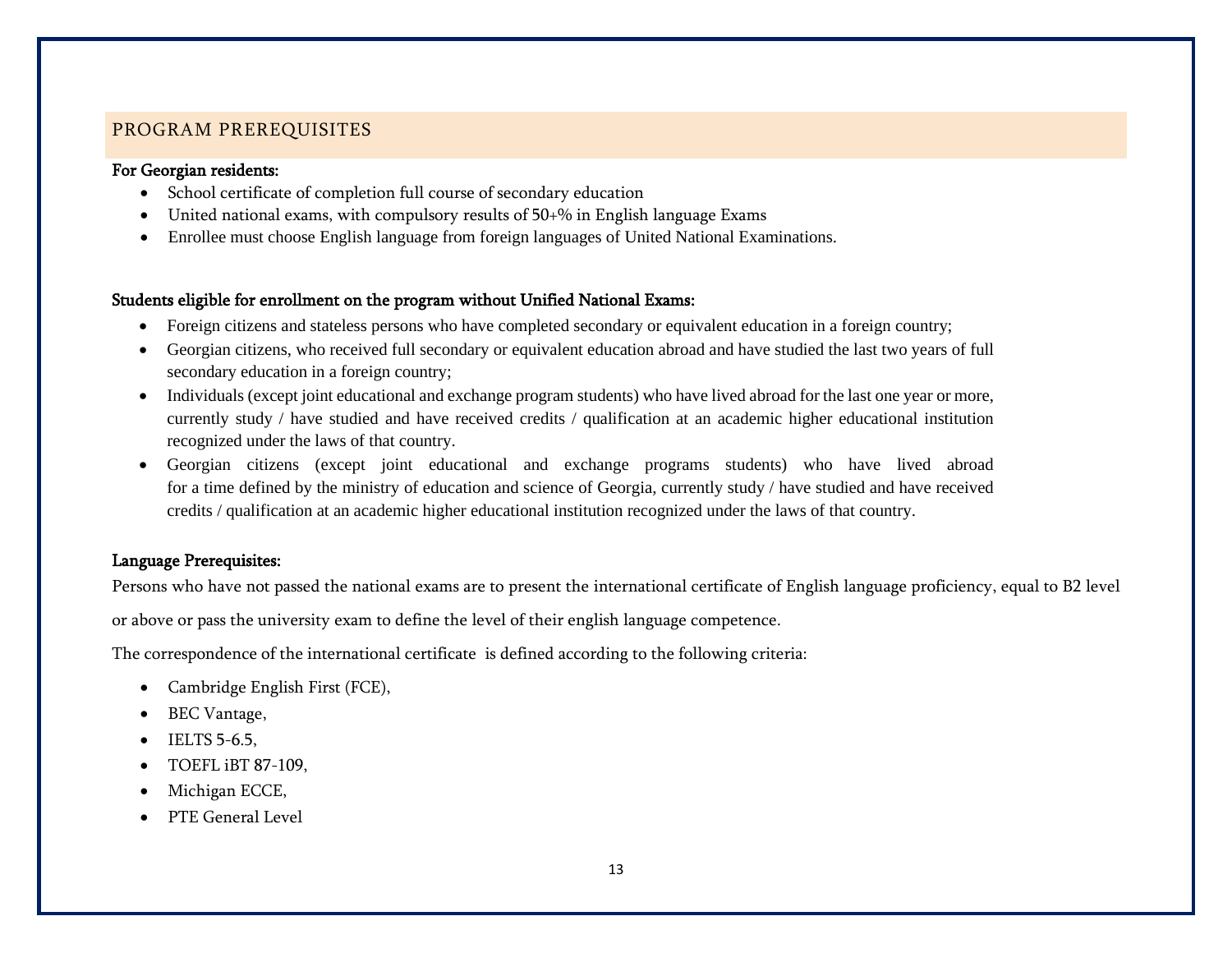#### TEACHING-LEARNING METHODS

The combination of teaching-learning methods used in different components of the program ensures that the learning outcomes provided by the program are achieved. It is impossible to study any particular issue in the teaching process in just one method. The lecturer has to use different methods in the teaching process, and in many cases there is a combination of methods. Methods complement each other in the teaching process. The lecturer chooses the method needed for them based on the specific purpose and tasks.

Lecture - is a creative process where a lecturer and a student take part simultaneously. The main aim of the lecture is to understand the idea of the subject regulations to be learnt, which means a creative and active perception of presented material. In addition, an attention should be paid to the main provisions of transferable material, definitions, indications, assumptions. Critical analysis of the main issues, facts and ideas are necessary. A lecture should provide a scientific and logically consistent knowledge of main subject regulations to be learnt without excessive details overloading. Therefore, it must be logically completed. In addition, facts, examples, charts, drawings, tests and other visual aspects should be aimed at the explanation of the lecture's idea. The lecture should provide an accurate analysis of science dialectical process and should be based on free-thinking ability of students in particular environment, understanding of the basic scientific problems and the orientation of understanding. Lecture uses rbal or oral method and involves the communication of the lecture material to students verbally, method used during this process include: questions and answers, interactive work, the theoretical explanations of the provisions based on practical situations.

Collaborative - teaching method involves dividing students into groups and giving them learning assignments. The members of the group work on the issue individually and at the same time share it with the other members of the group. Due to the set task, it is possible to redistribute functions among the members during the group work process. This strategy ensures maximum involvement of all students in the learning process.

Independent work- material heard in the lecture is formed as a whole system of knowledge by the independent work of the student. The student should be interested in the book and other sources of information and want to study the issues independently, which is a way to stimulate independent thinking, analysis and drawing conclusions.

Verbal, or oral, method includes lecture, narration, conversation, and etc. In this process, the lecturer conveys the teaching material through words, while the students actively perceive and master it by listening, remembering and understanding.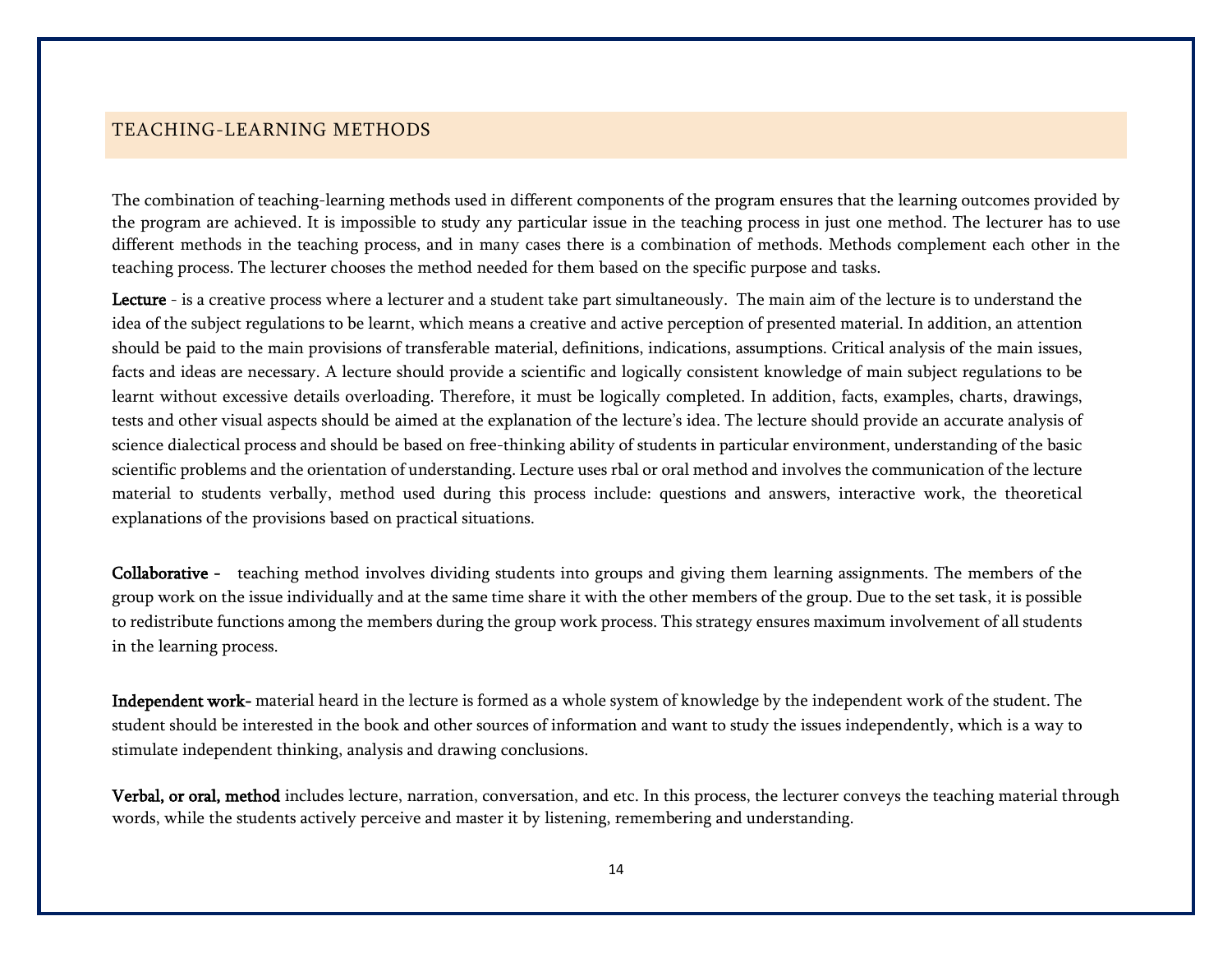Method of working on the book involves introduction, processing and analysis of independently given reading material.

The method of written work- involves the following types of activities: making records, compiling material, composing thesis, performing an abstract, or essay, etc.

Practical methods combine all the forms of teaching that develop the student's practical skills, here the student independently performs this or that activity on the basis of acquired knowledge, for example: professional practice, field work, etc.

Discussion / debate is one of the most common methods of interactive teaching. The discussion process drastically increases the quality and activity of student engagement. The discussion can turn into an argument. This process is not limited to questions asked by the lecturer. This method develops the student's ability to argue and justify his or her own opinion.

Problem-Based Learning (PBL) - a learning method that uses the problem in the early stages of the process of acquiring and integrating new knowledge.

Cooperative learning - is a teaching strategy in which each member of the group is required not only to study but also to help his or her teammate learn the course better. Each group member works on the problem until all of them have mastered the issue.

Case study -an active problem-situation analysis method, based on teaching by solving specific tasks - situations (so-called case solving). This method of teaching is based on the discussion of specific practical examples (cases). The case is a kind of tool that allows the application of the acquired theoretical knowledge to solve practical tasks. By combining theory and practice, the method effectively develops the ability to make reasoned decisions in a limited amount of time. Students develop analytical thinking, teamwork, listening and understanding alternative thinking, the ability to make generalized decisions based on alternatives, plan actions, and predict their outcomes.

Brain storming- is a method student can use to generate ideas for solving the problem. In the process of brainstorming students must suspend any concerns about staying organized. The goal is to pour their thoughts without worrying about whether they make sense or how they fit together. It is effective method within the group and contains following stages:

- Creative definition of problem
- Taking notes of ideas without criticism
- Definition of estimation criterion
- Evaluation of ideas by preliminarily defined criterion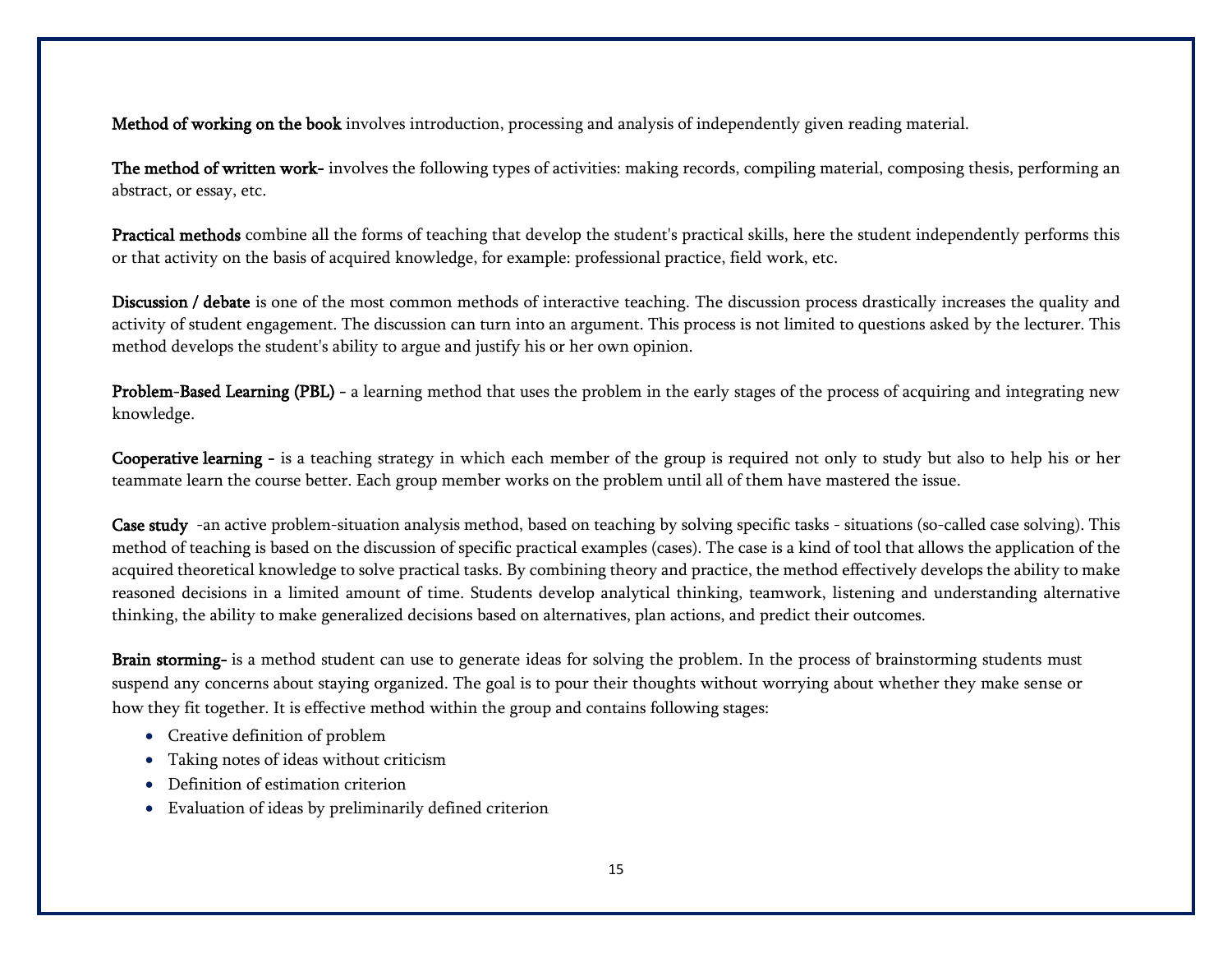- Selection of best matching ideas by exclusion
- Manifestation of idea with the highest estimation for solving the problem

Role-playing and situational games Scenario-based role-playing games which allow students to look at the issue from different positions and help them form an alternative point of view. Like the discussion, role-playing games develop the student's ability to express and defend his or her position independently.

Demonstration method- involves visual representation of information. It is quite effective in terms of achieving results. In many cases, it is best to provide the material to students in both audio and visual form. Demonstration of the study material can be done by both the teacher and the student. This method helps us to visualize the different levels of perception of the learning material, to specify what students will have to do independently; At the same time, this strategy visually illustrates the essence of the issue / problem. Demonstrations may look simply, such as solving a mathematical problem, visualizing a step on its board, or taking on a complex look, such as conducting a multi-level science experiment.

Inductive Method- the process of reasoning in which the premises seek to supply strong evidence for the truth of the conclusion. The truth of the conclusion of an inductive argument is probable, based upon the evidence given.

Deductive Method- the process of reasoning from one or more statements (premises) to reach a logically certain conclusion. It works from the more general to the more specific.

Analysis- through this method, lecturers and students discuss specific cases together. Students thoroughly learn the previously unknown sides of the issue. The method of analysis enables us to break up the whole part of the study the material into constituent parts, which simplifies the understanding of the specific issues of the problem.

The synthesis method -involves composing one whole whole by grouping individual issues. This method helps to develop the problem as the ability to see the whole.

The explanatory method is based on reasoning around a given issue. In presenting the material, the lecturer gives a specific example, which is discussed in detail in the given topic.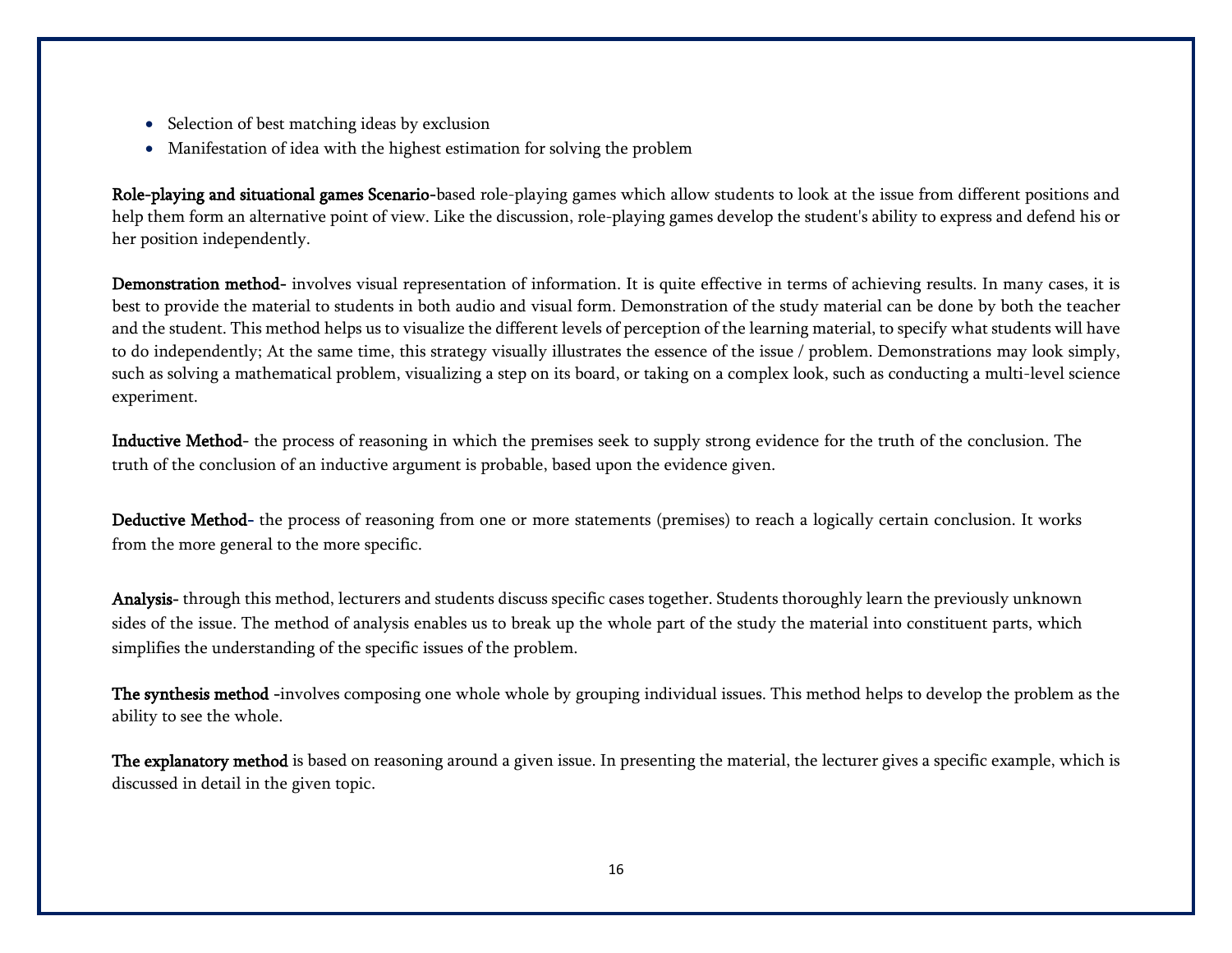Action-oriented teaching - requires the active involvement of the lecturer and the student in the teaching process, where the practical interpretation of the theoretical material becomes particularly important.

The heuristic method- is based on a step-by-step solution to a task posed to students. This process is accomplished by teaching the facts independently and seeing the connections between them.

Laboratory learning- is more visible method and allows you to perceive an event or process. In the lab, the student learns to conduct an experiment. During the laboratory study, the student should be able to control the devices, adjust them and determine the mode of operation. Habits developed in learning laboratories provide an understanding of the theoretical material heard in lectures.

The development and presentation of the project -is a combination of educational and cognitive tools, which allows to solve the problem in the conditions of the necessary presentation of the student's independent actions and the obtained results. Teaching in this way raises students' motivation and responsibility. Work on the project includes stages of planning, research, practical activity and presentation of results according to the chosen issue. The project will be considered feasible if its results are visible, convincing and concrete. It can be performed individually, in pairs or in groups; Also, within one subject or several subjects (integration of subjects). Upon completion, the project will be presented to a wide audience.

#### E-learning - This method includes three types of teaching:

- Attendance when the teaching process takes place within the contact hours of the lecturer and the students, and the teaching material is delivered through an electronic course.
- Hybrid (attendance / distance), the main part of the learning course is done remotely, and a small part is done within the contact hours.
- Completely distance learning involves conducting the learning process without the physical presence of the lecturer. The learning course is held electronically from beginning to end.

The bachelor's thesis - is the final stage of the bachelor's degree and its goal is to systematize the theoretical and practical knowledge acquired in the specialty and to substantiate a specific scientific, technical, economic or professional task. The paper should identify the level of mastery of research methods and experiments related to the issues raised and the student's readiness for independent work in the context of future professional activities. Consultation means contact time used by the student with the head of the bachelor's thesis, when the student receives information on drawing up a plan, finding empirical material, processing, drawing conclusions of the content of the paper, technical design of the paper, preparation for its presentation.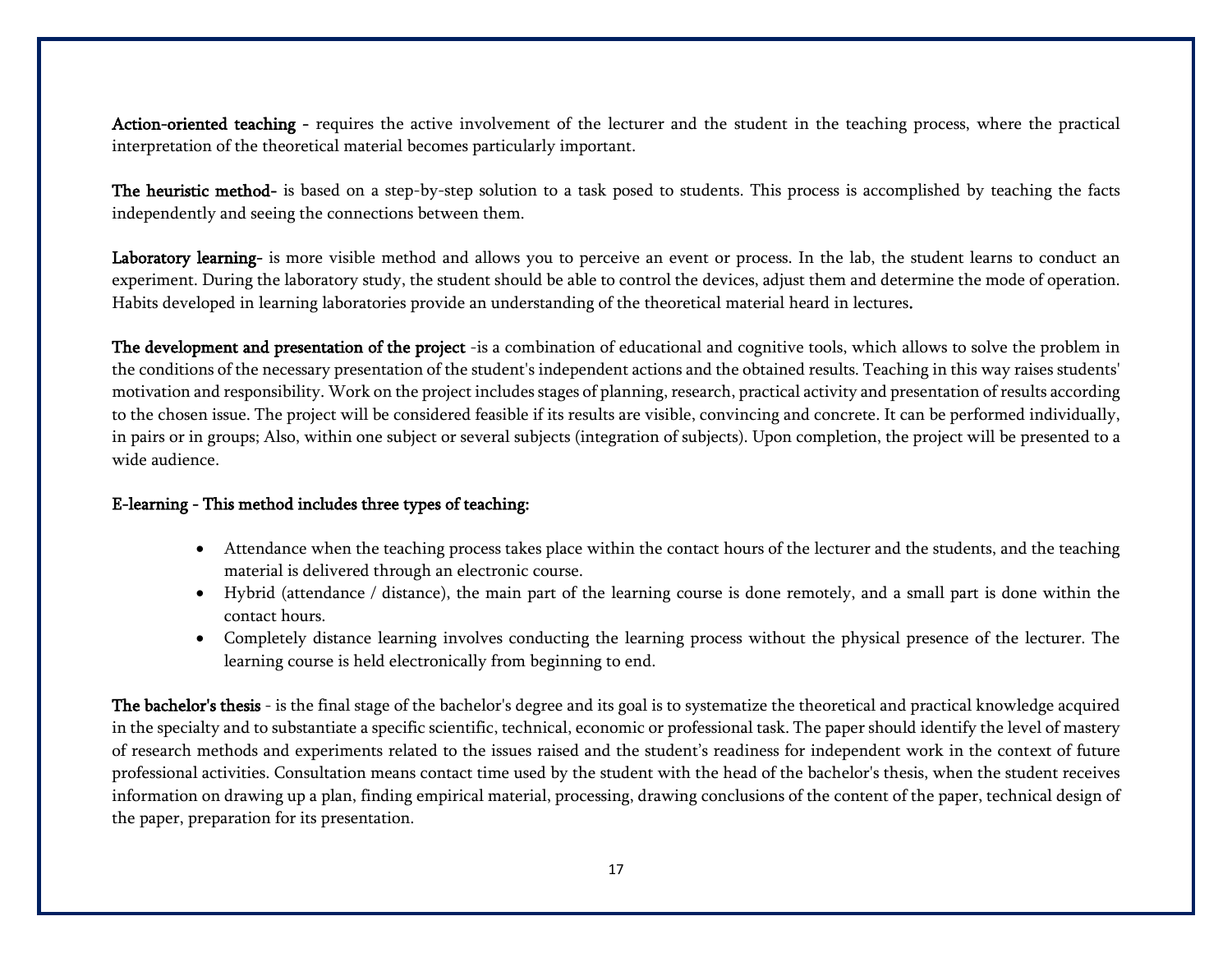Professional practice -is an important part of the learning process and represents the student's planned and purposeful activities, strengthening the theoretical knowledge gained in the academic environment and acquiring practical skills. The aim of the practice is to equip students with practical skills and prepare them for future independent professional activities. Three sides are involved in the implementation of the practice: the university, the student and the potential employer / host organization / object of practice, so it is important for all three parties: to connect academic education and theory with the real world; Engaging in the work environment, establishing business relationships; Practicing the competencies developed in the learning process; Generate new competencies; Updating educational programs according to the demands of the changing market; Increasing the employment of graduates; Relationships with motivated young people; Participate in the improvement of educational programs taking into account market requirements.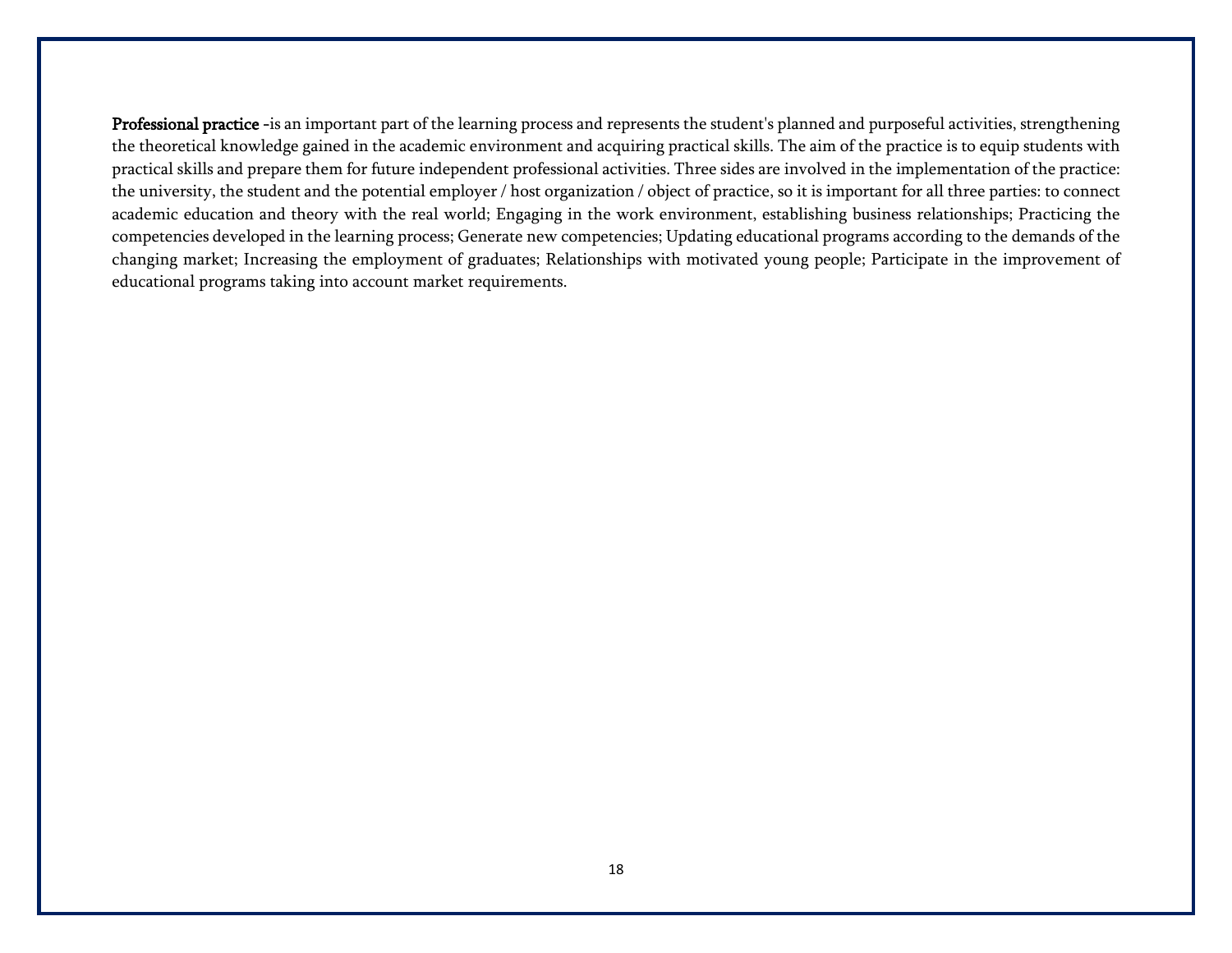#### ASSESSMENT SYSTEM

# Student knowledge assessment system includes:

#### FIVE POSITIVE ASSESSMENT:

(A) Excellent  $-91 - 100$  points; (B) Very Good – 81-90 points;  $(C)$  Good  $-71-80$  points;

(D) Satisfactory – 61-70 points;

(E) Sufficient  $-51-60$  points.

#### TWO NEGATIVE ASSESSMENTS:

(FX) - 41-50 points; did not pass (In order to pass, the student needs to do more work independently and is given the opportunity to retake the exam one more time)

(F) Fail – 40 points or less, failed (The work that the student has done is not enough and he/she should retake the course)

#### ASSESSMENT COMPETENCE BARRIER:

The midterm evaluation is a prerequisite for final exam and is at least 21 scores (30%). Competency level for the final exam is - 30%, no less than 9 points from the 30-point final exam.

#### In order to acquire credits student must collect at least 51 points out of 100 and overcome the minimum competency barrier of midterm evaluation and final exams

In case of FX the student has the right to take an additional exam in the same semester.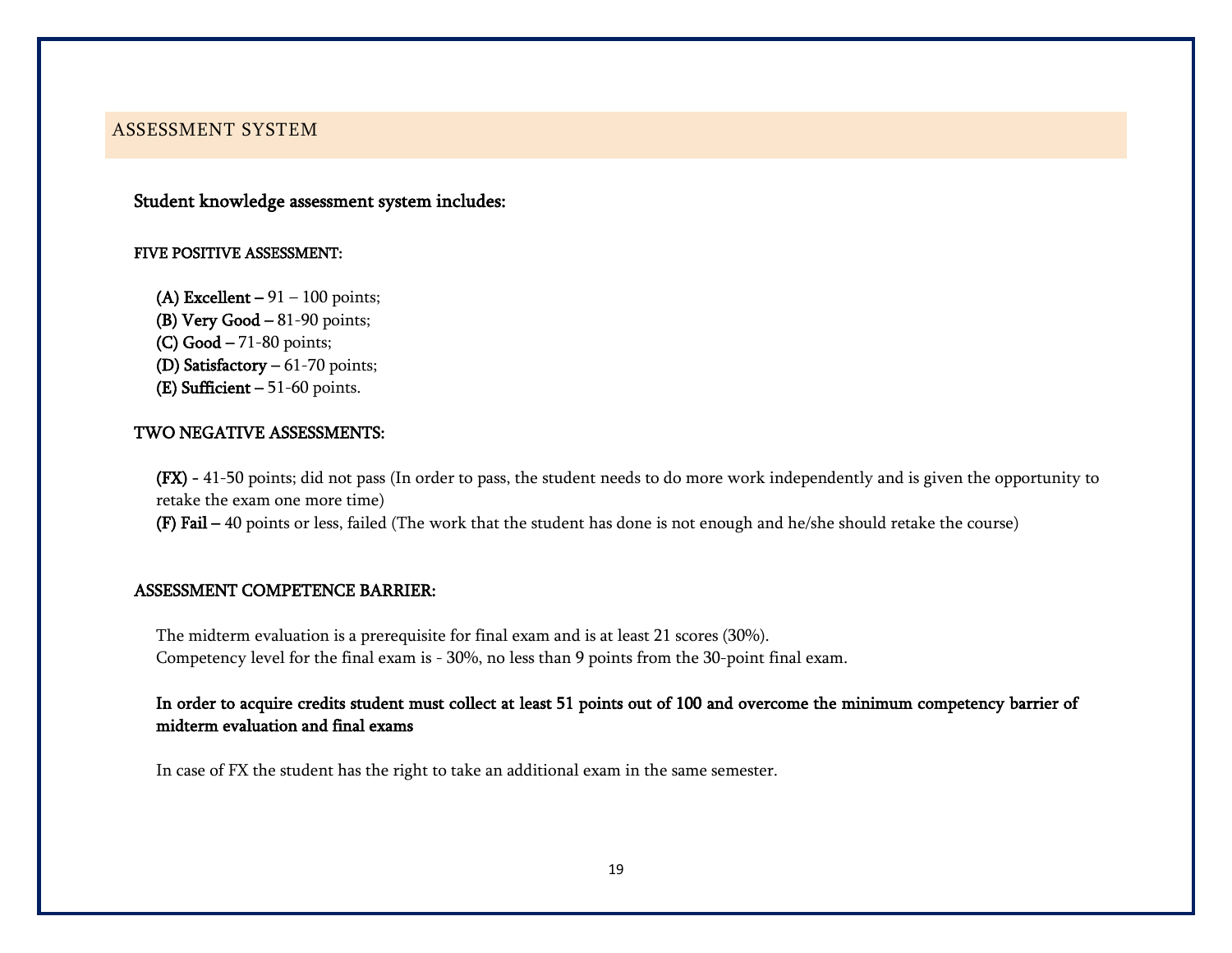#### ASSESSMENT COMPONENTS

Transparent criteria are used to assess students' knowledge, which ensures that the student is aware of the results achieved. Assessment criteria and components comply with the norms established by the legislation of Georgia and consists of multi-components.

Distribution of assessment components: The maximum distribution of 100 points and the share of each component are as follows: Midterm evaluation - 70 points between them: Activity - 52 points midterm exam - 18 points Final exam - 30 points

Student activity includes all activities and participations performed by students during the semester, which are defined by the syllabus of a particular learning course (work in a working group, activity in practical or laboratory training, presentations, participation in discussions, homework and practical exercises, essay writing and etc.).

Individual criteria for assessing a particular component are written in the syllabi of the training courses based on the specifics of the subject. Each form and component of the evaluation has the following specific share in the total evaluation volume (100 points): midterm evaluation - 70% and final evaluation - 30%. Each form of assessment has a minimum competency level, which must be exceeded in order to achieve a positive result in that assessment. The minimum competency level for midterm assessment and final assessments is 30-30%. Each form of assessment includes the assessment component / components, which includes the assessment method / methods, and the assessment method / methods are measured by the assessment criteria.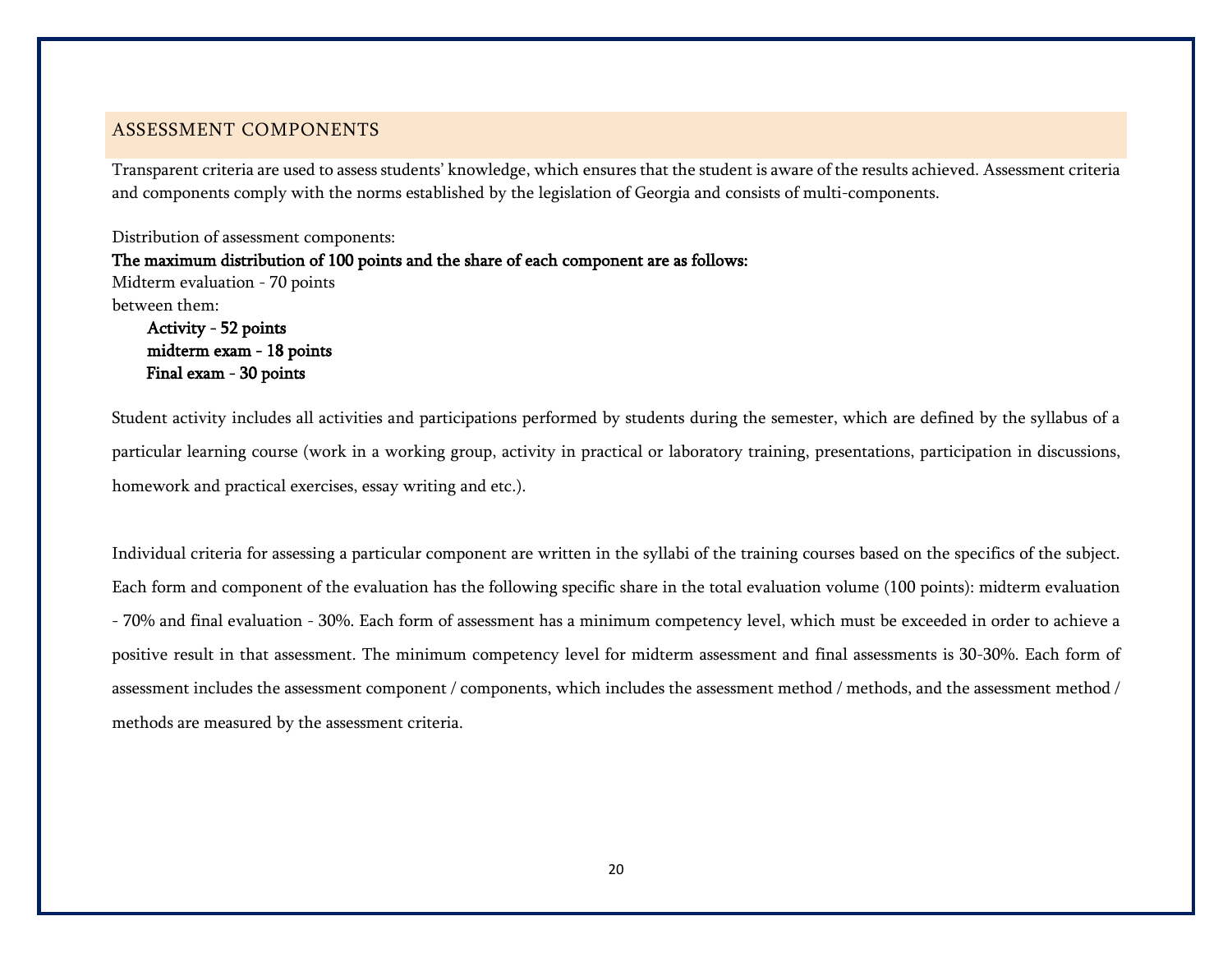# OPPORTUNITIES FOR THE CONTINUATION OF STUDIES

Graduates of Business Administration educational program have the right to continue the studies on a masters level (the second level) in Georgian or Foreign Universities or continue professional development in a specific area.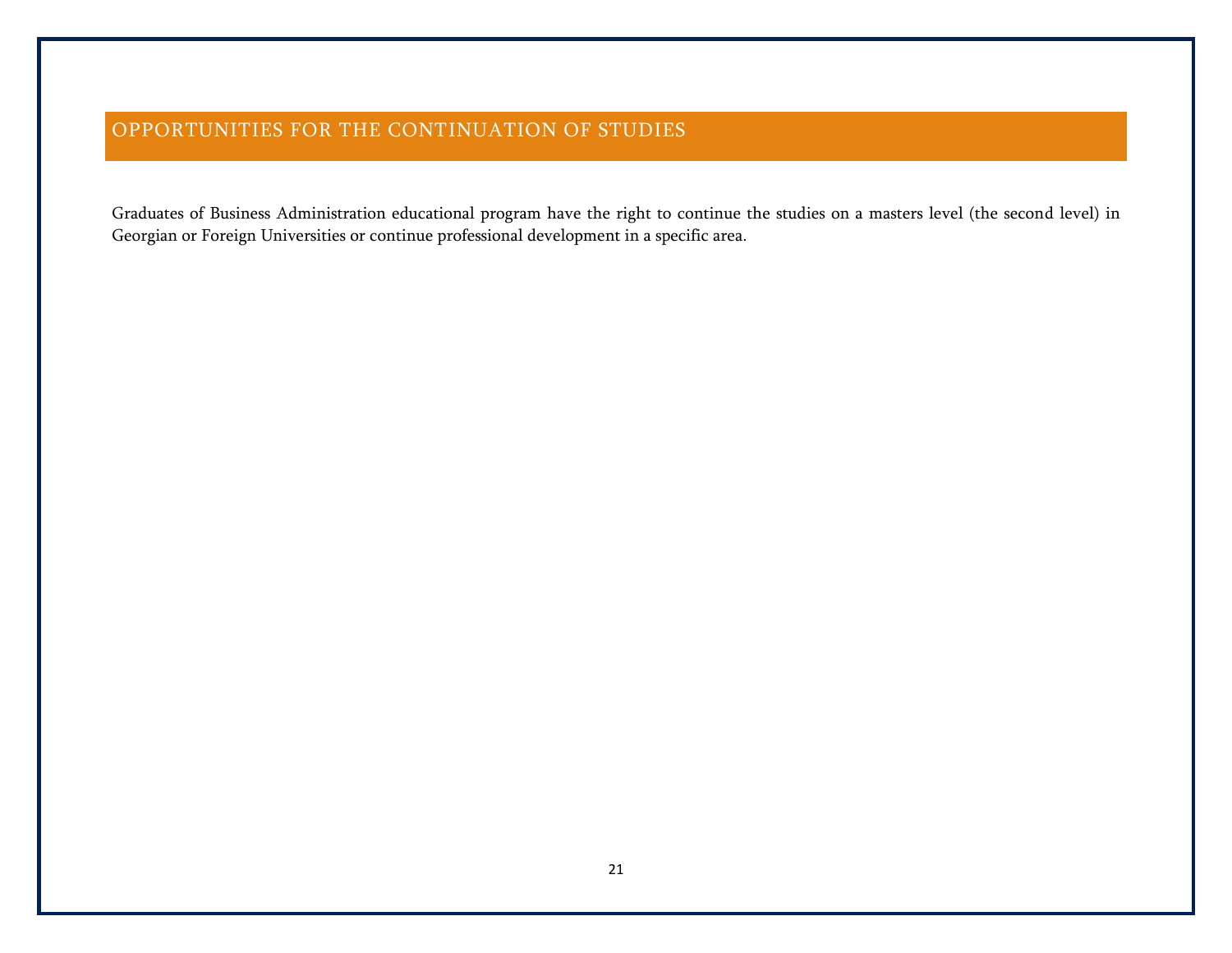# PROGRAM EMPLOYMENT FIELD

#### Graduates employment positions:

Graduates of the Business Administration educational program can be employed in analytical, construction, retail, distribution, tourism, ecommerce, healthcare, services and companies operating in various sectors of the country's economy. Graduate can also provide market entry with his or her own business idea.

#### Employment departments are:

- Analytical Department
- Human Resources Management Department
- Research and Development Department
- Strategic Planning Department
- Financial Department
- Project Management Department
- Marketing Department
- Risk Management Department
- Small Business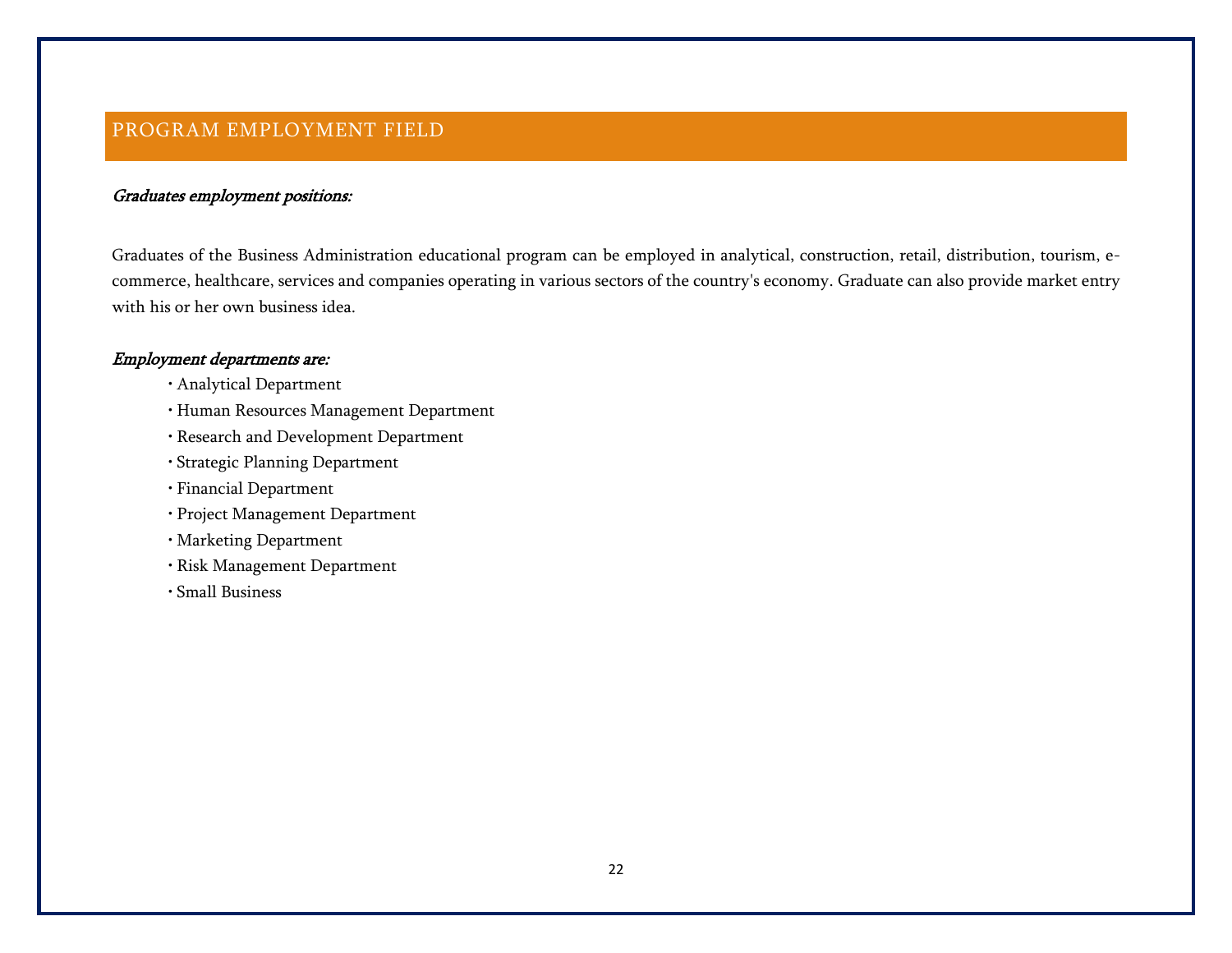# PROGRAM PARTNETRS

# PARTNER ECONOMIC AGENTS

• NNLE Georgian Young Economists Association;

- State Audit Office, Institute of Public Audit;
- JSC Wissol Petroleum Georgia;
- JSC TBC Bank;
- JSC Bank of Georgia;
- JSC Finca Bank Georgia;
- Global IT Ltd;
- BSC Ltd;
- ACT Ltd;
- Institute for Economic Research and Development Ltd;
- Loyalte Ltd end etc.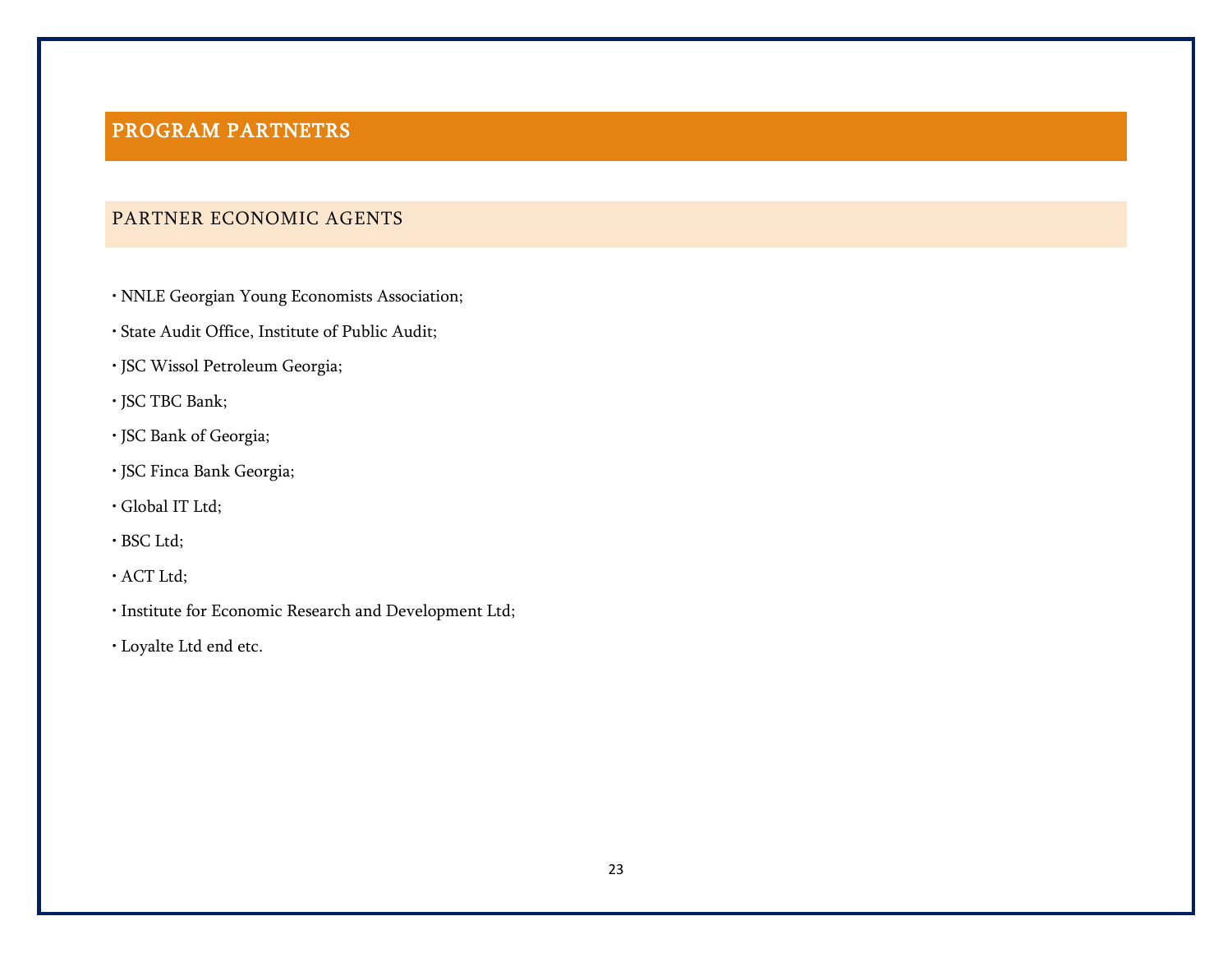#### INTERNATIONAL PARTNERS

- Technical University of Munich
- University of Turiba
- Lazarsky University
- Polytechnic Institute of Bragança
- University of Latvia
- University of Gdansk
- Riseba university
- Klaipėda University

# PROGRAM INTERNATIONALIZATION

The orientation of the Bachelor of Business Administration program in accordance with the international context of the field and the equipping of the program graduates with significant skills for employment / study abroad are as follows:

#### Promoting student academic mobility under the program:

Students in 3<sup>rd</sup> and 4<sup>th</sup> years of studying are provided with the opportunity to study at a partner foreighn university without additional fees, hence the students with higher academic achievement in the semester are provided with full funding from SEU.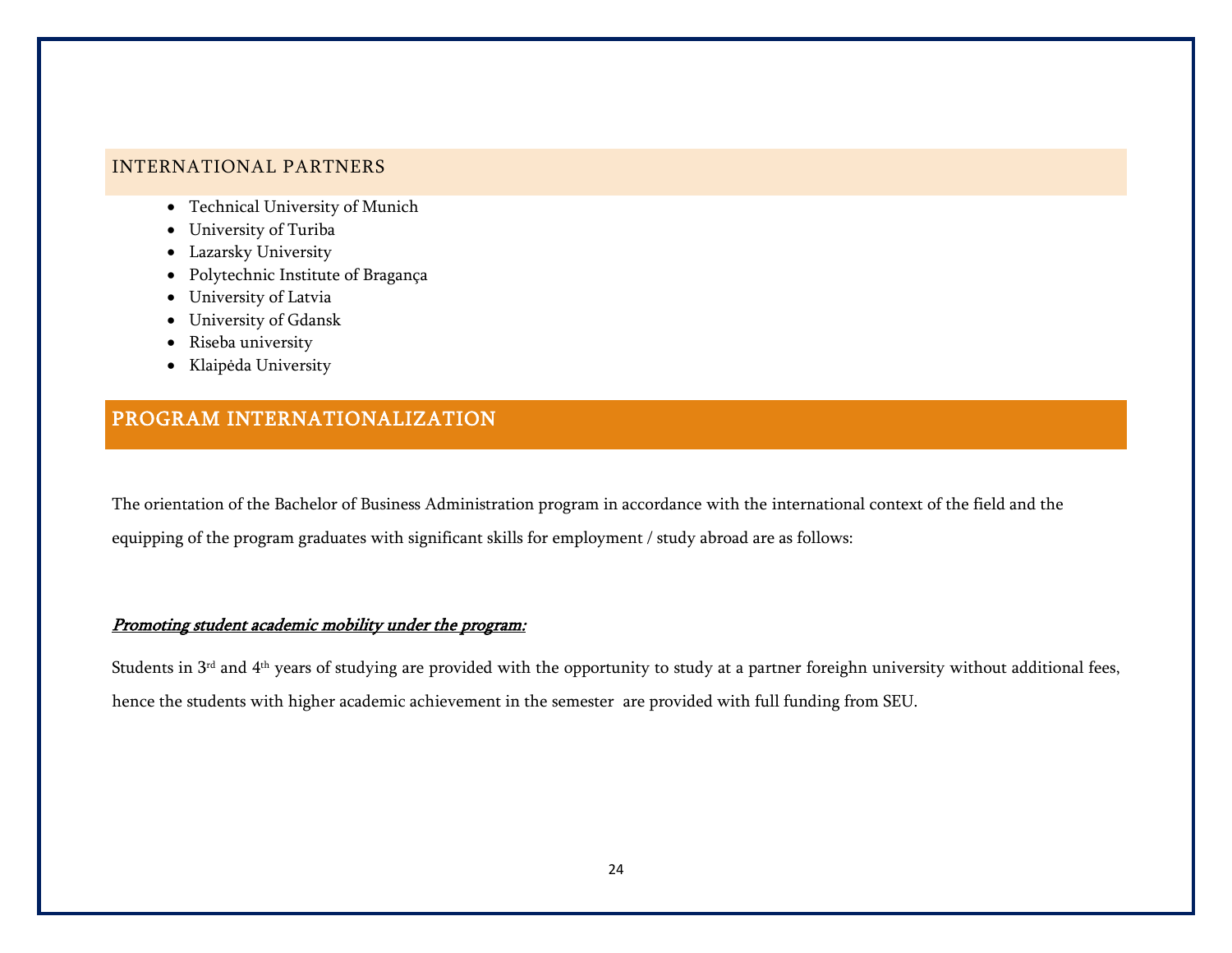# INTERNATIONAL EXCHANGE PROGRAMS

Exchange program at the Faculty of Business Administration at the University of Turiba (Latvia).

Exchange program at the University of Latvia (Latvia) School of Business, Management and Economics.

Exchange program (Poland) at the Faculty of Economics.

Exchange program at the Faculty of Business Management, University of Latvia (Latvia).

Exchange program at the Faculty of Business Management, University of Klaipeda (Lithuania).



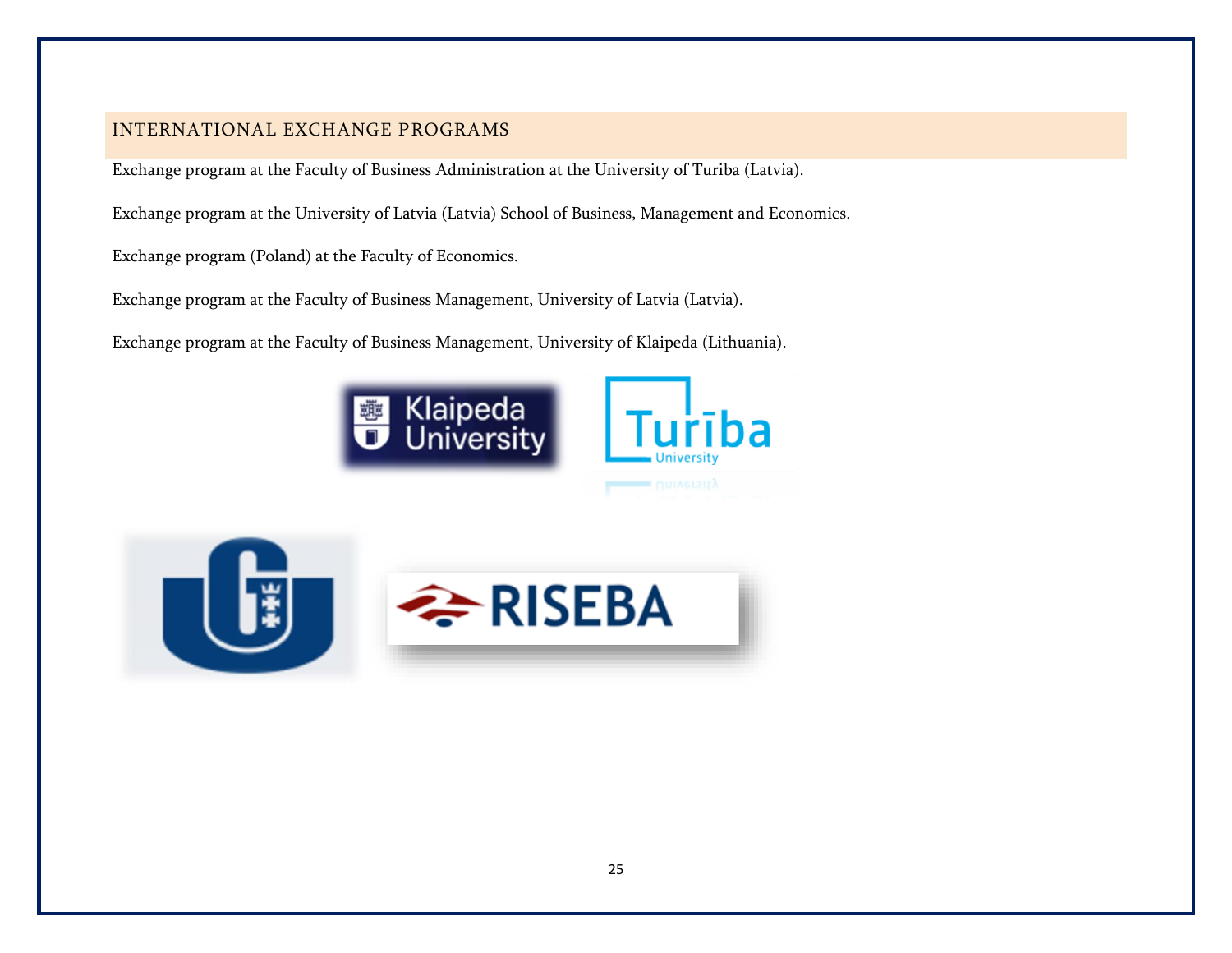# PROGRAM RESOURCES

### MATERIAL RESOURCES

The Bachelor of Business Administration program is implemented in a campus equipped with modern infrastructure, provided with library, material and technical resources that provide quantitatively and qualitatively the achievement of programs goals and program learning outcomes. All auditoriums are equipped with modern infrastructure necessary for the implementation of the learning process. Students are informed about the possibility of using existing resources and the rules of consumption.

The library has all the compulsory literature and other study materials defined by the syllabi of the Bachelor program of Business Administration, which will ensure the achievement of the program learning outcomes of the educational program.

The University has signed an agreement with the NNLE Georgian Library Association with respect to the international electronic library databases. The latest scientific articles and international electronic library databases are available for students, which allows them to get acquainted with the latest scientific data in the relevant field.

The following scientific bases are important:

- Cambridge Journals Online
- e-Duke Journals Scholarly Collection
- Edward Elgar Publishing Journals and Development Studies e-books
- IMechE Journals
- Royal Society Journals Collection
- Openedition Journals
- Scopus
- Science Direct
- **ELSEVIER**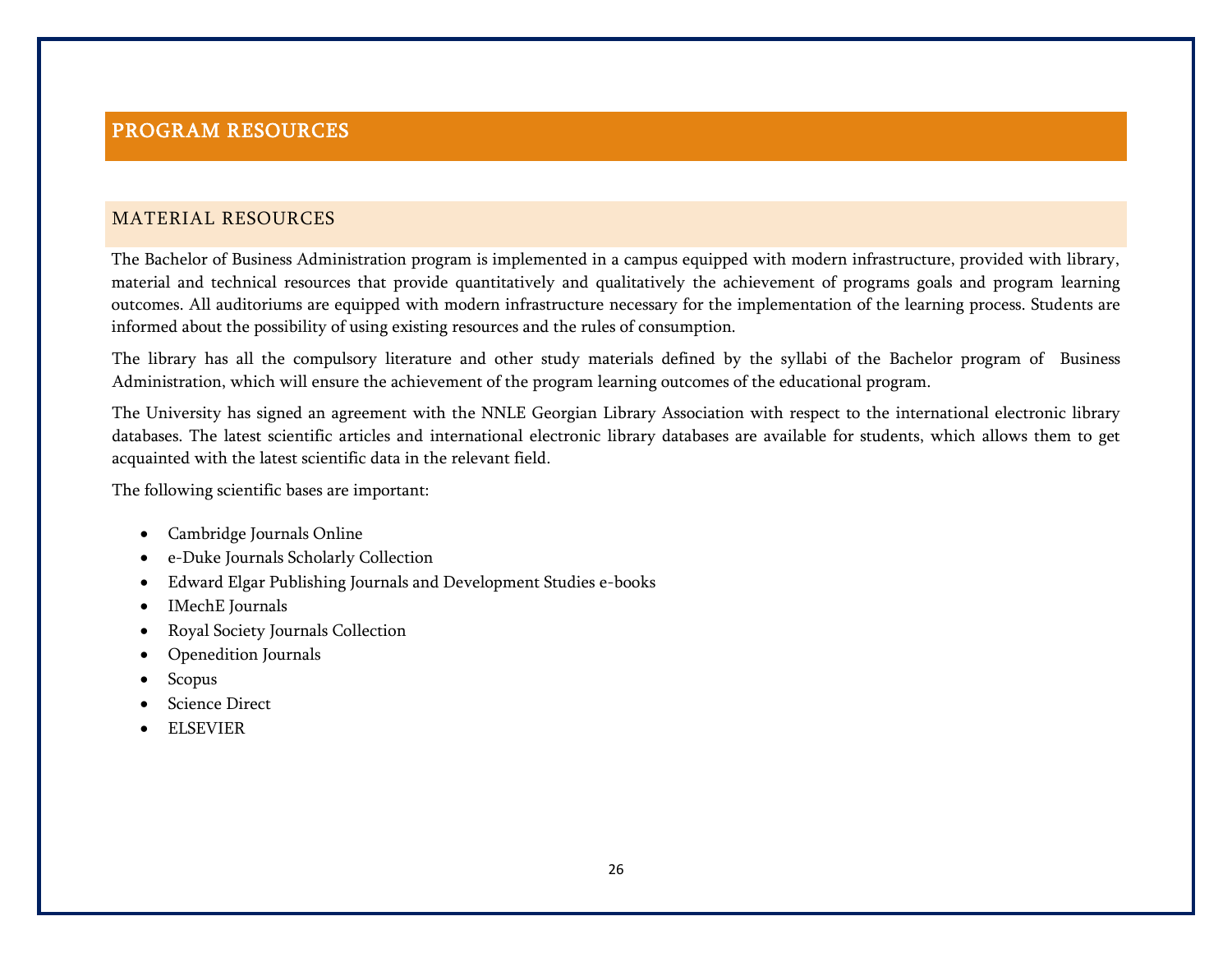# PROGRAM ACADEMIC AND INVITED STAFF

| Title of learning course            | First name, last name | <b>Status</b>           |
|-------------------------------------|-----------------------|-------------------------|
| <b>Mathematics for Business 1</b>   | Soso Tsotniashvili    | Professor               |
| <b>Mathematics for Business 2</b>   | Soso Tsotniashvili    | Professor               |
| <b>Modern Office Programs</b>       | Gocha Chitaishvili    | <b>Invited Lecturer</b> |
| <b>Marketing Principles</b>         | Guram Sherozia        | Associate professor     |
|                                     | Zurab Kuchava         | Associate professor     |
| <b>Business Statistics 1</b>        | Soso Tsotniashvili    | Professor               |
| <b>Business Statistics 2</b>        | Zurab Kuchava         | Associate professor     |
|                                     | Soso Tsotniashvili    | Professor               |
| <b>Marketing Research</b>           | Levan Dundua          | Associate professor     |
| Accounting                          | Paata Shurgaia        | Associate professor     |
| <b>Financial Accounting</b>         | Paata Shurgaia        | Associate professor     |
| <b>Managerial Accounting</b>        | Paata Shurgaia        | Associate professor     |
| Principles of Taxation              | Paata Shurgaia        | Associate professor     |
| <b>Introduction to Finance</b>      | Giorgi Machavariani   | Invited lecturer        |
| <b>Principles of Management</b>     | Tengiz Taktakishvili  | Associate professor     |
| <b>Strategic Management</b>         | Tengiz Taktakishvili  | Associate professor     |
| <b>Principles of Microeconomics</b> | Natia Gelashvili      | <b>Invited Lecturer</b> |
|                                     | Mariam Gavasheli      | <b>Invited Lecturer</b> |
| Principles of Macroeconomics        | Natia Gelashvili      | <b>Invited Lecturer</b> |
|                                     | Mariam Gavasheli      | <b>Invited Lecturer</b> |
| <b>Intermediate Microeconomics</b>  | Mariam Gavasheli      | <b>Invited Lecturer</b> |
| <b>Intermediate Macroeconomics</b>  | Mariam Gavasheli      | <b>Invited Lecturer</b> |
| <b>Business English 1</b>           | NiNo Chikovani        | <b>Invited Lecturer</b> |
| <b>Academic Writing</b>             | NiNo Chikovani        | <b>Invited Lecturer</b> |
| <b>Business English 2</b>           | NiNo Chikovani        | <b>Invited Lecturer</b> |
| <b>Business Ethics</b>              | Tengiz Taktakishvili  | Associate professor     |
| <b>International Business</b>       | Giorgi Kharshiladze   | <b>Invited Lecturer</b> |
| <b>HR Management</b>                | Eka Machavariani      | <b>Invited Lecturer</b> |
| <b>Risk Management</b>              | Tea Mchedlishvili     | <b>Invited Lecturer</b> |
| <b>Financial Management</b>         | Giorgi Machavariani   | <b>Invited Lecturer</b> |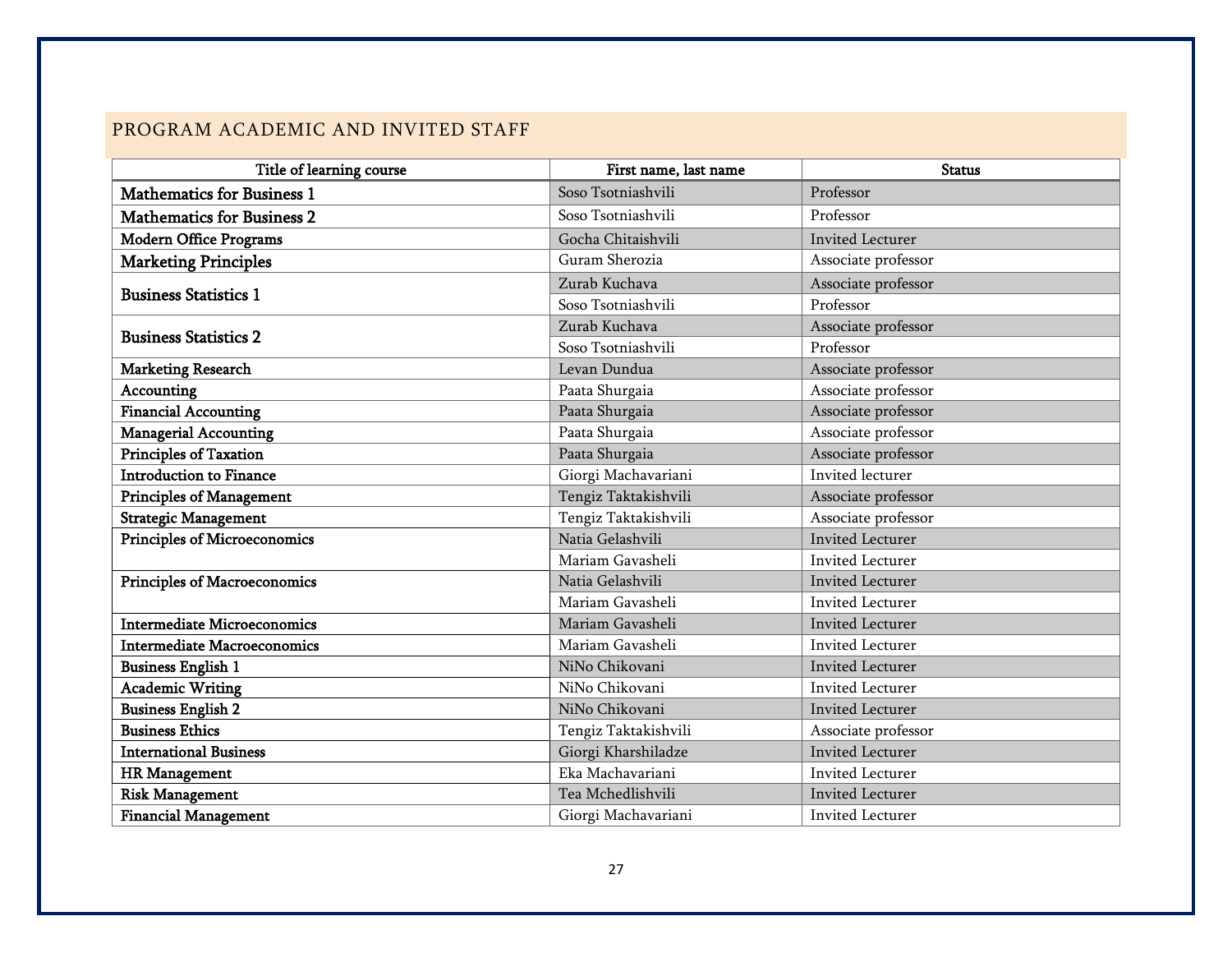| <b>Project Management</b>  | Tea Mchedlishvili    | Invited Lecturer    |
|----------------------------|----------------------|---------------------|
| Principles of Business Law | Goga Kikilashvili    | Associate professor |
| Introduction to business   | Ani Kvatadze         | Assistant professor |
|                            | Tengiz Taktakishvili | Associate professor |

#### PRACTICAL RESOURCES

The program provides a compulsory component of practice. SEU has signed memoranda of partnership with the practice objects. Practice is an important part of the learning process and represents the student's planned and purposeful activities, strengthening the theoretical knowledge gained in the academic environment and acquiring practical skills. The aim of the practice is to equip students with practical skills and prepare them for future independent professional activities.

In addition to visit organizations, business administration practice include analyzing business cases by a group of students and making realworld management decisions, collecting, interpreting, and substantiating data. As part of their professional practice in the Bachelor of Business Administration program, students team implement business simulations that include seven modules and 105 practical assignments depending on the specifics of the field. Assignments apply to business activities in general, as well as to specific areas of business, and require a team of students to realize both to strengthen acquired theoretical knowledge and to develop teamwork and managerial skills.

In addition to the planned practical component, the university cooperates with dozens of economic agents, that periodically announce internships, seasonal schools, master classes, trainings, and more.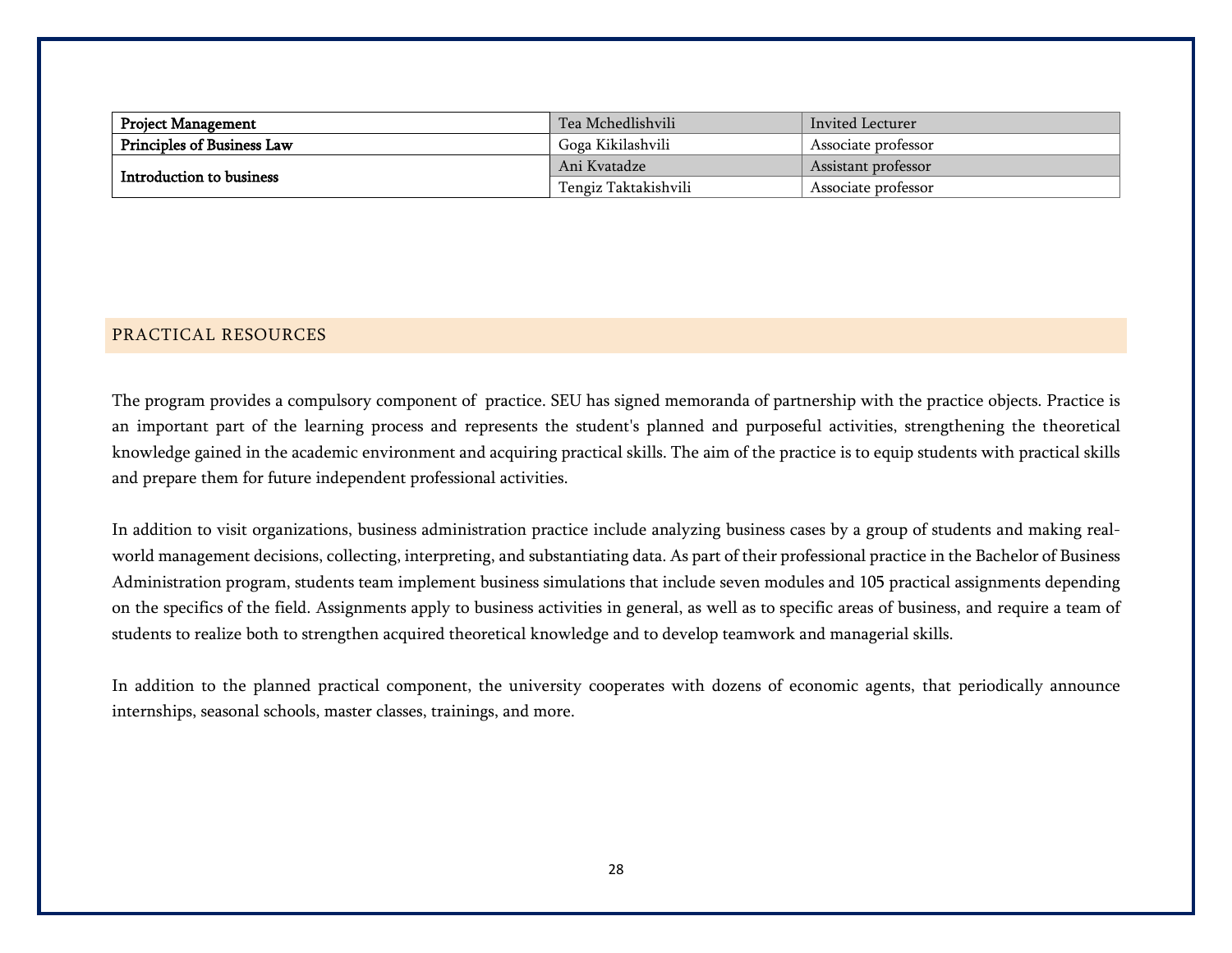# Curriculum

|    |                                     |      |                                                                                                                                            |                                      |         |                                                    |                | Students' workload      |                     |                  |                |          |     |    |    |    | Credits allocation through semester |             |
|----|-------------------------------------|------|--------------------------------------------------------------------------------------------------------------------------------------------|--------------------------------------|---------|----------------------------------------------------|----------------|-------------------------|---------------------|------------------|----------------|----------|-----|----|----|----|-------------------------------------|-------------|
|    | Course                              | ECTS | Total hours                                                                                                                                | prerequisite                         | Lecture | practical or<br>laboratory work<br>Work in groups, | Midterm exam   | Final exam              | Total contact hours | Independent work | $\bf I$        | $\rm II$ | III | IV | V  | VI | <b>VII</b>                          | <b>VIII</b> |
|    |                                     |      |                                                                                                                                            |                                      |         |                                                    |                |                         |                     |                  |                |          |     |    |    |    |                                     |             |
|    |                                     | 168  | IV<br>V<br><b>VII</b><br>I<br>П<br>$\mathbf{III}$<br><b>VI</b><br><b>VIII</b><br>Number of compulsory credits to be earned in the relevant |                                      |         |                                                    |                |                         |                     |                  |                |          |     |    |    |    |                                     |             |
|    | Compulsory courses                  |      |                                                                                                                                            |                                      |         |                                                    |                |                         |                     | semester         | 18             | 18       | 30  | 24 | 24 | 18 | 18                                  | 18          |
| 1. | <b>Principles of Microeconomics</b> | 6    | 150                                                                                                                                        | $\sim$                               | 15      | 30                                                 | $\mathbf{2}$   | $\overline{\mathbf{3}}$ | 50                  | 100              | $6\phantom{1}$ |          |     |    |    |    |                                     |             |
| 2. | <b>Mathematics for Business 1</b>   | 6    | 150                                                                                                                                        |                                      | 15      | 30                                                 | $\overline{2}$ | 3 <sup>1</sup>          | 50                  | 100              | 6              |          |     |    |    |    |                                     |             |
| 3. | <b>Introduction to business</b>     | 6    | 150                                                                                                                                        | $\sim$                               | 15      | 30                                                 | $\overline{2}$ | $\mathbf{3}$            | 50                  | 100              | 6              |          |     |    |    |    |                                     |             |
| 4. | Principles of<br>Macroeconomics     | 6    | 150                                                                                                                                        | Principles of<br>Microeconomics      | 15      | 30                                                 | $\overline{2}$ | 3 <sup>1</sup>          | 50                  | 100              |                | 6        |     |    |    |    |                                     |             |
| 5. | <b>Mathematics for Business 2</b>   | 6    | 150                                                                                                                                        | Mathematics for<br>Business 1        | 15      | 30                                                 | $\overline{2}$ | 3                       | 50                  | 100              |                | 6        |     |    |    |    |                                     |             |
| 6. | <b>Principles of Management</b>     | 6    | 150                                                                                                                                        | $\sim$                               | 15      | 30                                                 | $\overline{2}$ | 3                       | 50                  | 100              |                | 6        |     |    |    |    |                                     |             |
| 7. | <b>Business Statistics 1</b>        | 6    | 150                                                                                                                                        | Mathematics for<br><b>Business 2</b> | 15      | 30                                                 | $\overline{2}$ | 3                       | 50                  | 100              |                |          | 6   |    |    |    |                                     |             |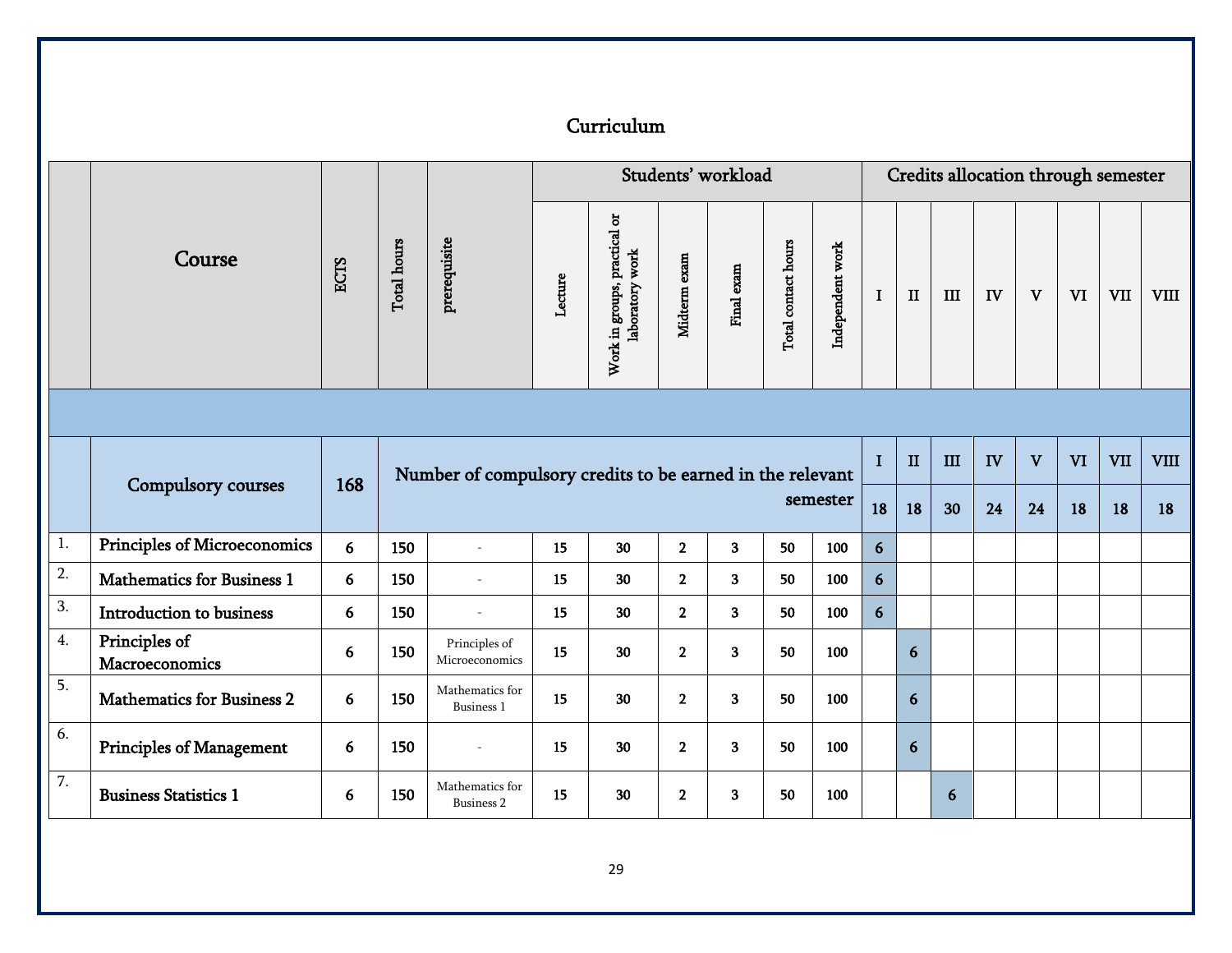| 8.  | <b>Business Ethics</b>         | 6 | 150 |                                    | 15 | 30 | $\mathbf{2}$   | 3            | 50 | 100 |  | 6 |   |   |   |  |
|-----|--------------------------------|---|-----|------------------------------------|----|----|----------------|--------------|----|-----|--|---|---|---|---|--|
| 9.  | Intermediate<br>Microeconomics | 6 | 150 | Principles of<br>Macroeconomics    | 15 | 30 | $\mathbf{2}$   | 3            | 50 | 100 |  | 6 |   |   |   |  |
| 10. | <b>Marketing Principles</b>    | 6 | 150 | $\overline{a}$                     | 15 | 30 | $\overline{2}$ | 3            | 50 | 100 |  | 6 |   |   |   |  |
| 11. | <b>Introduction to Finance</b> | 6 | 150 |                                    | 15 | 30 | $\mathbf{2}$   | $\mathbf{3}$ | 50 | 100 |  | 6 |   |   |   |  |
| 12. | <b>Business Statistics 2</b>   | 6 | 150 | <b>Business</b><br>statistics 1    | 15 | 30 | $\mathbf{2}$   | 3            | 50 | 100 |  |   | 6 |   |   |  |
| 13. | <b>International Business</b>  | 6 | 150 | Introduction to<br><b>Business</b> | 15 | 30 | $\mathbf{2}$   | 3            | 50 | 100 |  |   | 6 |   |   |  |
| 14. | Accounting                     | 6 | 150 | Introduction to<br>Finance         | 15 | 30 | $\mathbf 2$    | 3            | 50 | 100 |  |   | 6 |   |   |  |
| 15. | Intermediate<br>Macroeconomics | 6 | 150 | Intermediate<br>Microeconomics     | 15 | 30 | $\mathbf{2}$   | 3            | 50 | 100 |  |   | 6 |   |   |  |
| 16. | Principles of Business Law     | 6 | 150 |                                    | 15 | 30 | $\mathbf{2}$   | 3            | 50 | 100 |  |   |   | 6 |   |  |
| 17. | <b>HR</b> Management           | 6 | 150 | Principles of<br>Management        | 15 | 30 | $\mathbf{2}$   | $\mathbf{3}$ | 50 | 100 |  |   |   | 6 |   |  |
| 18. | <b>Marketking Research</b>     | 6 | 150 | Principles of<br>Marketing         | 15 | 30 | $\mathbf{2}$   | 3            | 50 | 100 |  |   |   | 6 |   |  |
| 19. | <b>Financial Accounting</b>    | 6 | 150 | Accounting                         | 15 | 30 | $\mathbf 2$    | 3            | 50 | 100 |  |   |   | 6 |   |  |
| 20. | <b>Strategic Management</b>    | 6 | 150 | Principles of<br>Management        | 15 | 30 | $\mathbf{2}$   | 3            | 50 | 100 |  |   |   |   | 6 |  |
| 21. | <b>Risk Management</b>         | 6 | 150 | Principles of<br>Management        | 15 | 30 | $\mathbf{2}$   | 3            | 50 | 100 |  |   |   |   | 6 |  |
| 22. | <b>Managerial Accounting</b>   | 6 | 150 | Financial<br>Accounting            | 15 | 30 | $\mathbf 2$    | 3            | 50 | 100 |  |   |   |   | 6 |  |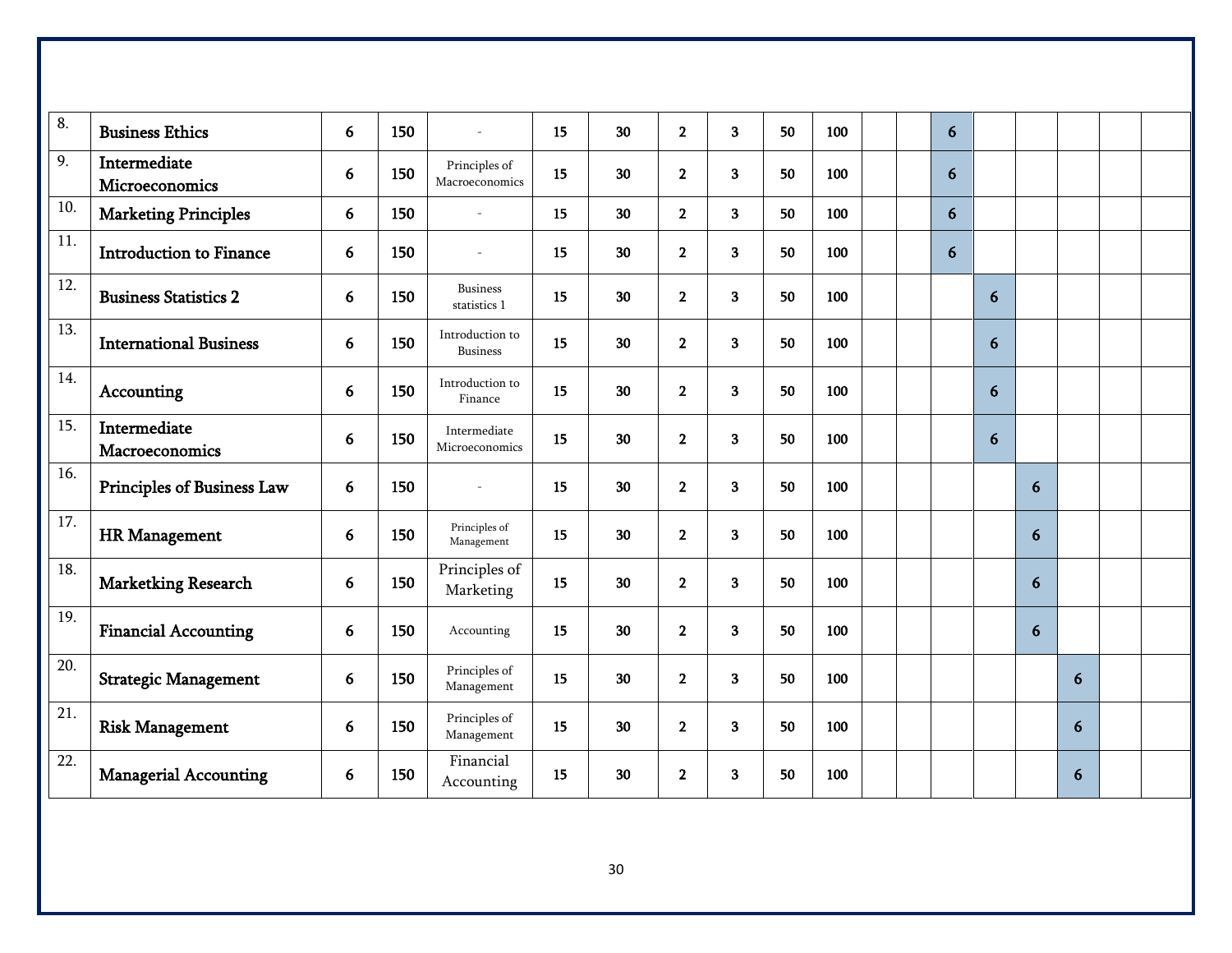| $\overline{23}$ . | Business plan development                     | 6  | 150 | Strategic<br>Management,<br>HR<br>management,<br>Risk<br>Management,<br>Financial<br>Management. | 15             | 30 | $\overline{2}$ | 3                       | 50 | 100 |                |              |     |    |                          |           | 6          |             |
|-------------------|-----------------------------------------------|----|-----|--------------------------------------------------------------------------------------------------|----------------|----|----------------|-------------------------|----|-----|----------------|--------------|-----|----|--------------------------|-----------|------------|-------------|
| 24.               | <b>Financial Management</b>                   | 6  | 150 | Principles of<br>Management                                                                      | 15             | 30 | $\overline{2}$ | $\mathbf{3}$            | 50 | 100 |                |              |     |    |                          |           | 6          |             |
| 25.               | <b>Principles of Taxation</b>                 | 6  | 150 | Accounting                                                                                       | 15             | 30 | $\overline{2}$ | $\mathbf{3}$            | 50 | 100 |                |              |     |    |                          |           | 6          |             |
| 26.               | <b>Project Management</b>                     | 6  | 150 | Principles of<br>Management                                                                      | 15             | 30 | $\overline{2}$ | $\mathbf{3}$            | 50 | 100 |                |              |     |    |                          |           |            | 6           |
| 27.               | Practice in business<br>administration        | 6  | 150 | All compulsory<br>courses from $-I$ -<br>VII semesters                                           | $\overline{a}$ | 30 | $\overline{2}$ | 3                       | 35 | 115 |                |              |     |    |                          |           |            | 6           |
| 28.               | Bachelor thesis in business<br>administration | 6  | 150 | All compulsory<br>courses from $-$ I-<br>VII semesters                                           | $\sim$         | 45 | $\overline{2}$ | 3                       | 50 | 100 |                |              |     |    |                          |           |            | 6           |
|                   |                                               | 36 |     |                                                                                                  |                |    |                |                         |    |     | $\mathbf I$    | $\mathbf{I}$ | III | IV | $\mathbf{V}$             | <b>VI</b> | <b>VII</b> | <b>VIII</b> |
|                   | <b>Elective courses</b>                       |    |     | Number of credits to be earned in the relevant semester                                          |                |    |                |                         |    |     | $\blacksquare$ |              |     |    | $\overline{\phantom{0}}$ | 12        | 12         | 12          |
| 1.                | <b>International Economics</b>                | 6  | 150 | Introduction to<br>Macroeconomics                                                                | 15             | 30 | $\overline{2}$ | $\overline{\mathbf{3}}$ | 50 | 100 |                |              |     |    |                          |           |            |             |
| 2.                | <b>Economic Development</b>                   | 6  | 150 | Intermediate<br>Macroeconomics                                                                   | 15             | 30 | $\mathbf{2}$   | 3                       | 50 | 100 |                |              |     |    |                          |           |            |             |
| 3.                | PR Management                                 | 6  | 150 | Principles of<br>Management                                                                      | 15             | 30 | $\overline{2}$ | 3                       | 50 | 100 |                |              |     |    |                          |           |            |             |
| 4.                | <b>Event Management</b>                       | 6  | 150 | Principles of<br>Management                                                                      | 15             | 30 | $\overline{2}$ | 3                       | 50 | 100 |                |              |     |    |                          |           |            |             |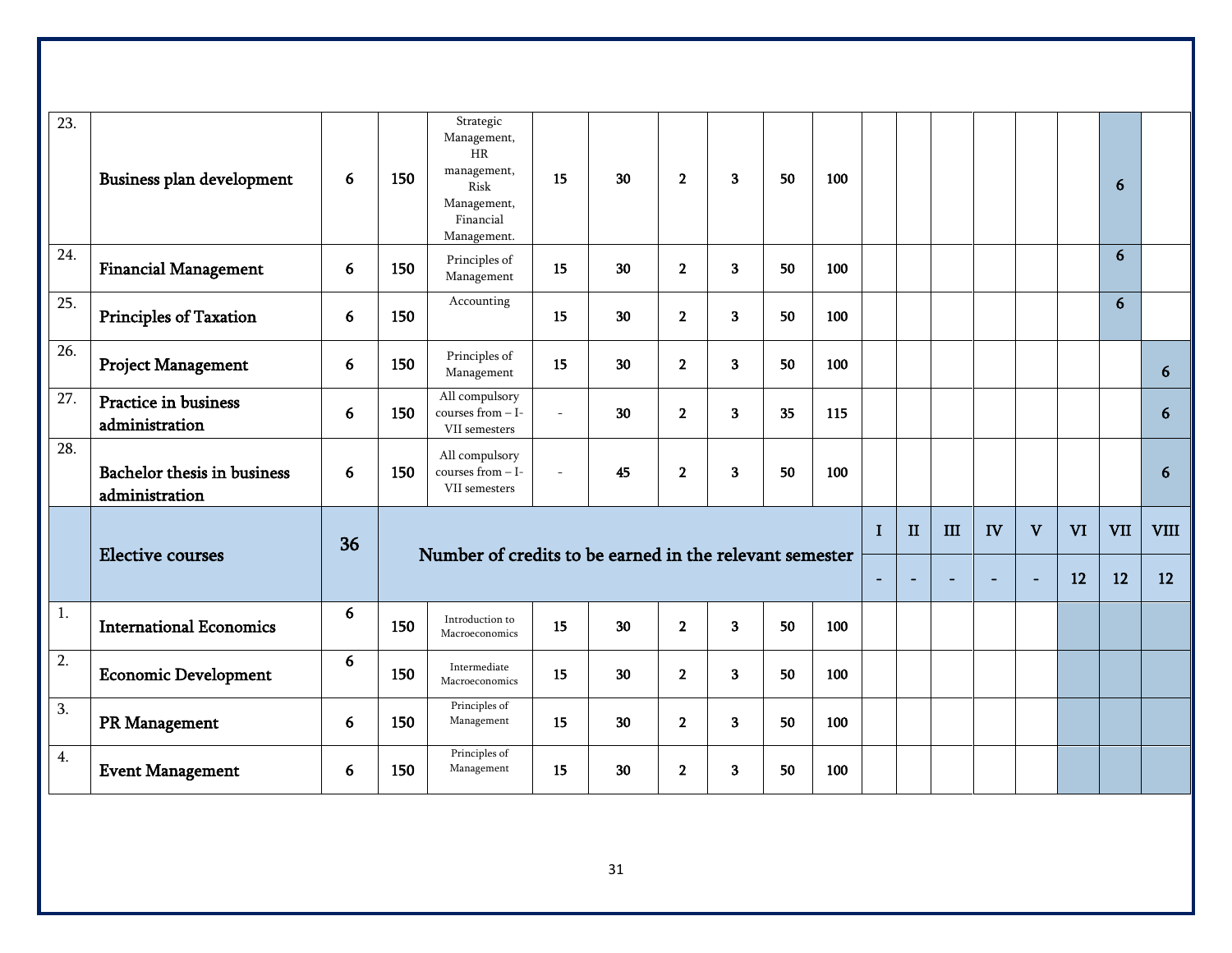| 5.               | <b>Small Enterprise</b><br>Management  | 6 | 150 | Principles of<br>Management | 15 | 30 | $\mathbf{2}$            | 3            | 50 | 100 |  |  |  |  |
|------------------|----------------------------------------|---|-----|-----------------------------|----|----|-------------------------|--------------|----|-----|--|--|--|--|
| 6.               | <b>Sales Management</b>                | 6 | 150 | Marketing<br>principles     | 15 | 30 | $\mathbf 2$             | 3            | 50 | 100 |  |  |  |  |
| $\overline{7}$ . | <b>Business Communications</b>         | 6 | 150 |                             | 15 | 30 | $\mathbf{2}$            | 3            | 50 | 100 |  |  |  |  |
| 8.               | <b>Brand Management</b>                | 6 | 150 | Marketing<br>research       | 15 | 30 | $\mathbf 2$             | $\mathbf{3}$ | 50 | 100 |  |  |  |  |
| 9.               | Leadership                             | 6 | 150 | HR management               | 15 | 30 | $\mathbf 2$             | 3            | 50 | 100 |  |  |  |  |
| 10.              | Principles of Tourism<br>Management    | 6 | 150 | Principles of<br>Management | 15 | 30 | $\overline{2}$          | 3            | 50 | 100 |  |  |  |  |
| 11.              | Logistics                              | 6 | 150 | Principles of<br>Management | 15 | 30 | $\mathbf 2$             | 3            | 50 | 100 |  |  |  |  |
| 12.              | Research methods in<br><b>Business</b> | 6 | 150 |                             | 30 | 28 | $\overline{\mathbf{2}}$ | 3            | 63 | 87  |  |  |  |  |
| 13.              | <b>Introduction to Banking</b>         | 6 | 150 | Introduction to<br>finance  | 15 | 30 | $\overline{\mathbf{2}}$ | 3            | 50 | 100 |  |  |  |  |
| 14.              | Accounting in banking<br>industry      | 6 | 150 | Financial<br>Accounting     | 15 | 30 | $\mathbf 2$             | 3            | 50 | 100 |  |  |  |  |
| 15.              | Insurance theory and<br>practice       | 6 | 150 | Introduction to<br>finance  | 15 | 30 | $\mathbf{2}$            | 3            | 50 | 100 |  |  |  |  |
| 16.              | Principles of Financial Audit          | 6 | 150 | Financial<br>Accounting     | 15 | 30 | $\mathbf 2$             | 3            | 50 | 100 |  |  |  |  |
| 17.              | <b>Tax Audit</b>                       | 6 | 150 | Principles of<br>taxation   | 15 | 30 | $\overline{2}$          | 3            | 50 | 100 |  |  |  |  |
| 18.              | Financial reporting                    | 6 | 150 | Financial<br>accounting     | 15 | 30 | $\mathbf 2$             | 3            | 50 | 100 |  |  |  |  |
| 19.              | Investments                            | 6 | 150 | Financial<br>Accounting     | 15 | 30 | $\mathbf 2$             | 3            | 50 | 100 |  |  |  |  |